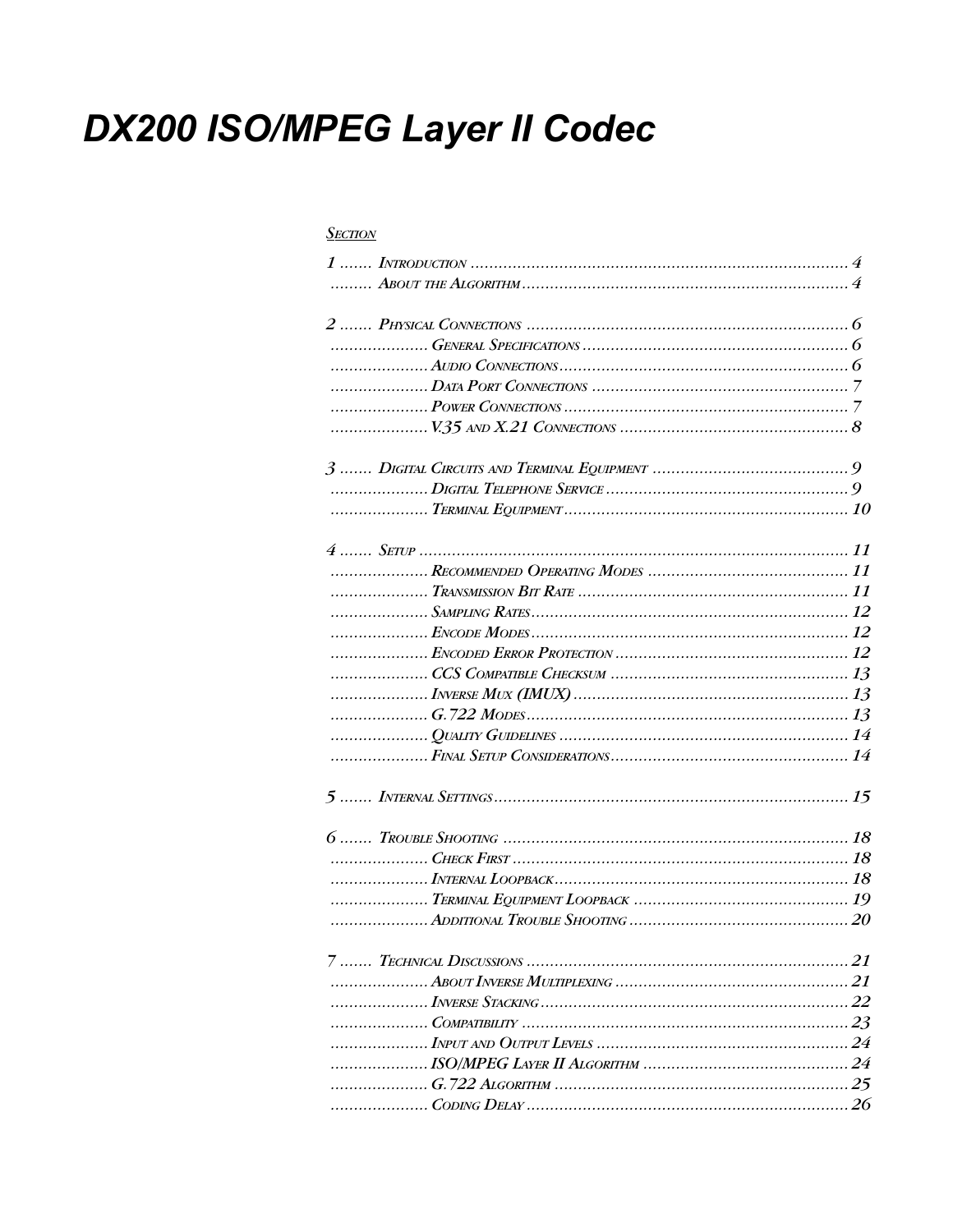| PRODUCTION HOUSE TRANSFER OF SOURCE PROGRAMMING 32 |  |
|----------------------------------------------------|--|
|                                                    |  |
|                                                    |  |
|                                                    |  |
|                                                    |  |

 $\ldots \ldots \ldots \textit{Schematics}$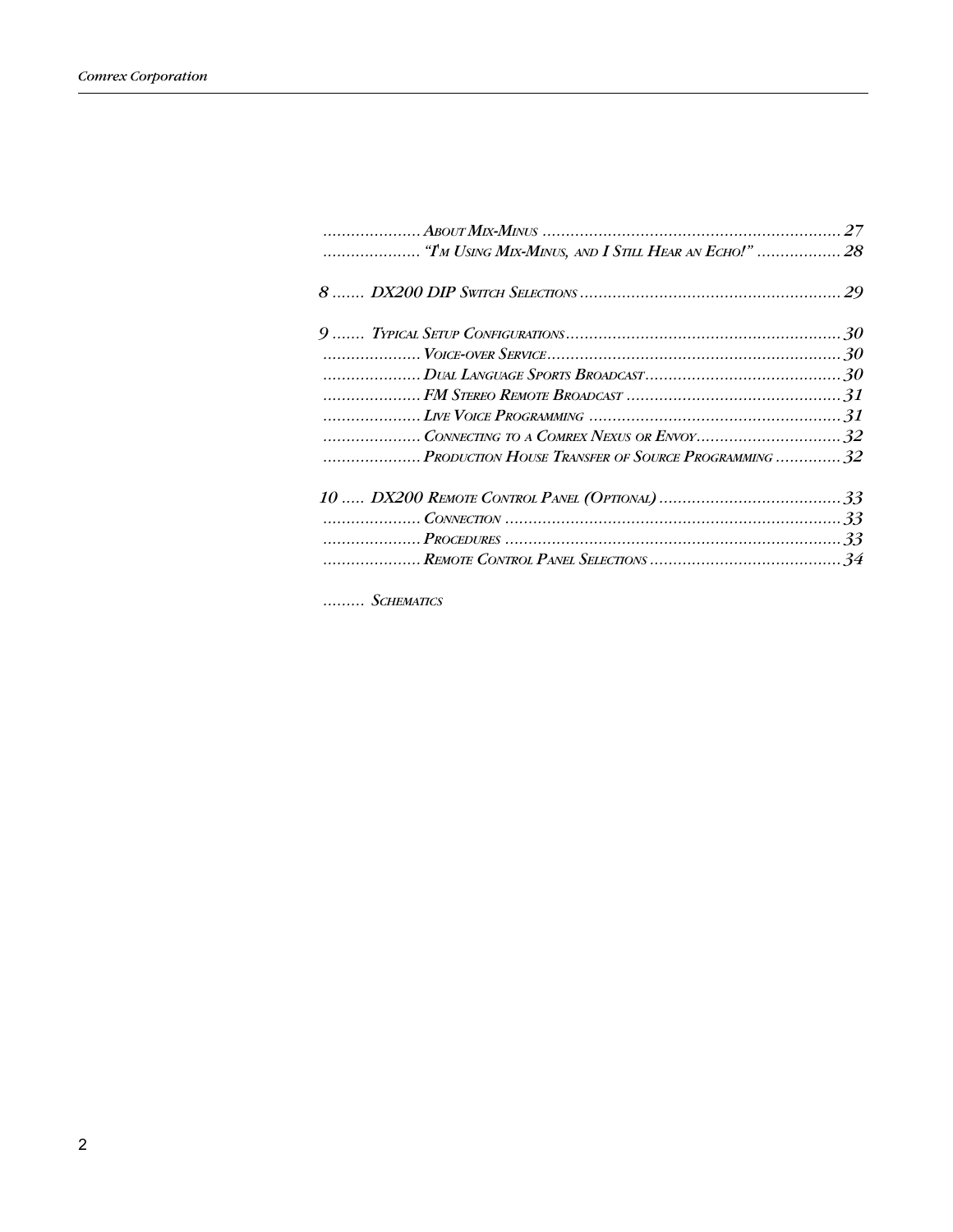### ABOUT COMREX

Comrex has been building reliable, high quality broadcast equipment since 1961. Our products are used daily in every part of the world by networks, stations and program producers.

Every product we manufacture has been carefully designed to function flawlessly, under the harshest conditions, over many years of use. Each unit we ship has been individually and thoroughly tested. Most items are available off-the-shelf, either directly from Comrex or from our stocking dealers.

Comrex stands behind its products. We promise that if you call us for technical assistance, you will talk directly with someone who knows about the equipment and will do everything possible to help you.

Our toll free number in North America is 800-237-1776. The toll free number from the United Kingdom is 0-800-96-2093. Product Information, Engineering Notes and User Reports are available on the World Wide Web at http://www.comrex.com. Our internet E-Mail address is info@comrex.com.

### WARRANTY AND DISCLAIMER

All equipment manufactured by Comrex Corporation is warranted by Comrex against defects in material and workmanship for one year from the date of original purchase, as verified by the return of the Warranty Registration Card. During the warranty period, we will repair or, at our option, replace at no charge a product that proves to be defective, provided you obtain return authorization from Comrex and return the product, shipping prepaid, to Comrex Corporation, 65 Nonset Path, Acton, MA 01720 USA. For return authorization, contact Comrex at 800-237- 1776 or 978-263-1800 or fax 978-635-0401.

This Warranty does not apply if the product has been damaged by accident or misuse or as the result of service or modification performed by anyone other than Comrex Corporation.

With the exception of the warranties set forth above, Comrex Corporation makes no other warranties, expressed or implied or statutory, including but not limited to warranties of merchantability and fitness for a particular purpose, which are hereby expressly disclaimed. In no event shall Comrex Corporation have any liability for indirect, consequential or punitive damages resulting from the use of this product.

### COPYRIGHT NOTICE

The Comrex proprietary code and licensed, third party proprietary code residing in and otherwise associated with this product are protected by copyright law and international treaties. Unauthorized reproduction or distribution of this product, or any portion of it, may result in civil and criminal sanctions, and will be prosecuted to the fullest extent of the law.

US Government Restricted Rights - Use, duplication, or disclosure by the US Government is subject to restrictions set forth in subparagraph  $(c)(1)(ii)$  of the Rights in Technical Data and Computer Software clause at DFARS (48 CFR) 252.227-7013 or subparagraphs (c)(1) and (2) of the Commercial Computer Software - Restricted Rights clause at FAR (48 CFR) 52.227-19, as applicable.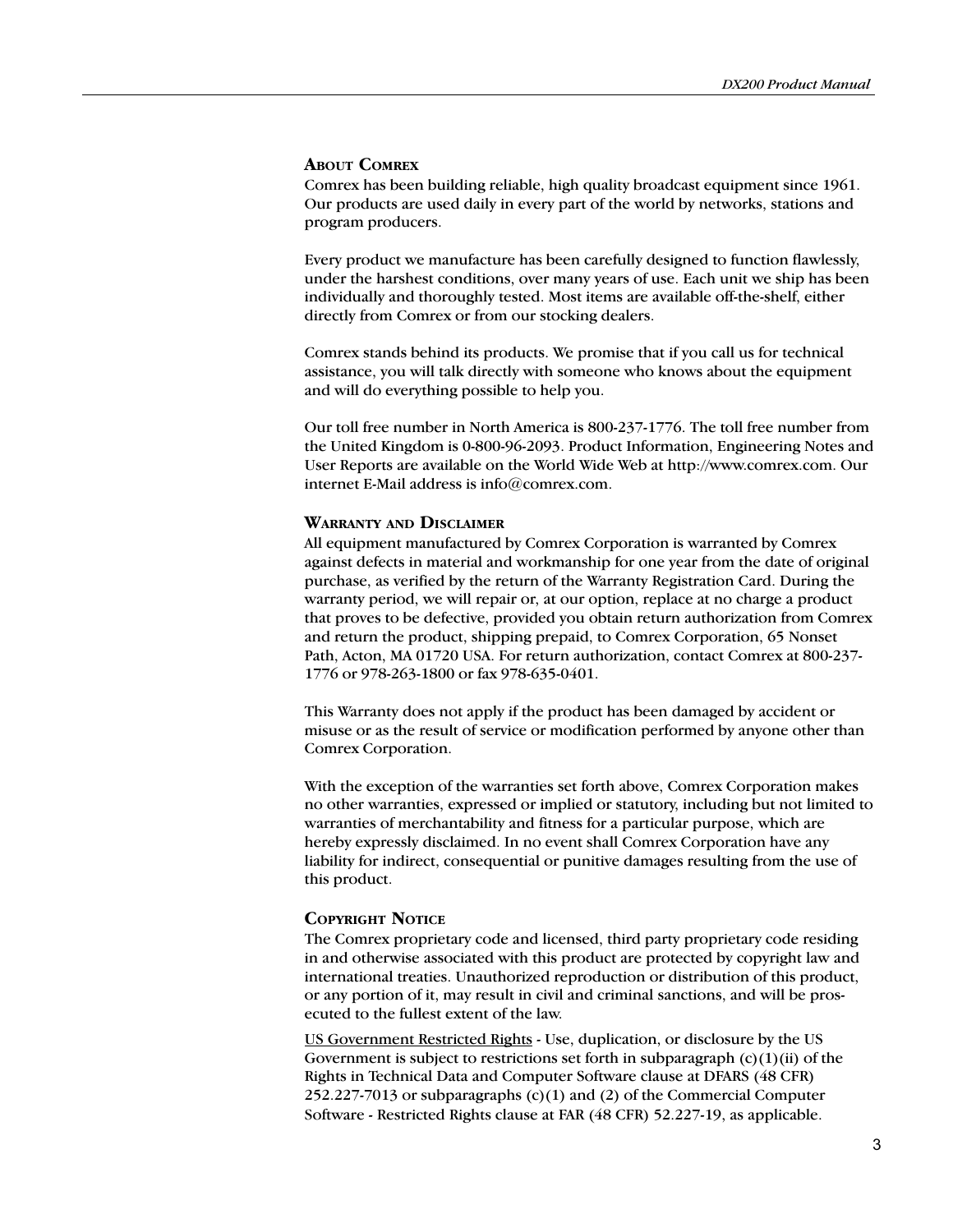# SECTION 1. **INTRODUCTION**

The design ideology of the DX200 is to provide a low-cost solution for sending high quality audio on digital phone lines. Therefore, the DX200 has no "light show" on the front panel, no flashy glass and no LCD display. Rather, it is designed to function well, without these decorations, allowing trouble free operation at very low cost.

In terms of actual electronic circuits, the DX200 benefits from its highly efficient design. Using three fixed-point DSP chips, we have been able to design the same amount of processing power into our system as others who use two or three times as many processors. In fact, our implementation of ISO/MPEG Layer II is more complex than most other implementations, using a more advanced psychoacoustic model on the encoder while still achieving 100 percent standard compatibility. All of the intelligence of the codec is contained in three low-speed eproms, which are downloaded to the processors at reset. This allows us to provide firmware upgrades which require only a "chip swap" by the user.

The user interface on the DX200 is primarily designed for "set and forget" operation. The lack of front panel controls eliminates the possibility for inadvertent reconfiguration, resulting in greater overall system reliability for fixed applications. All information is easily programmed via DIP switches on the rear panel. For those users who need the ability to change the DX200 settings "on the fly," an optional 1 U rack unit is available, with front panel control buttons and LCD display.

We hope you enjoy using the DX200 from Comrex and welcome your comments on how to make our products perform better for you, our customer.

**ABOUT THE ALGORITHM** The DX200 uses ISO/MPEG Layer II coding to send full bandwidth stereo audio over digital transmission paths as low as 112 Kb/s, allowing, for instance, high quality, wideband stereo on a single Basic Rate ISDN phone line. The DX200 is capable of most Layer II modes, ranging from 11 KHz mono on one SW56 or 64 Kb/s circuit to 20 KHz stereo or dual mono at transmission speeds of 254 Kb/s to 384 Kb/s. It includes a choice of input sampling rates at 24, 32 and 48 KHz and may be user-configured for a variety of output data rates for stereo, joint stereo, dual mono or mono operation. The decoder extracts all information from the incoming data and automatically adapts to the appropriate mode.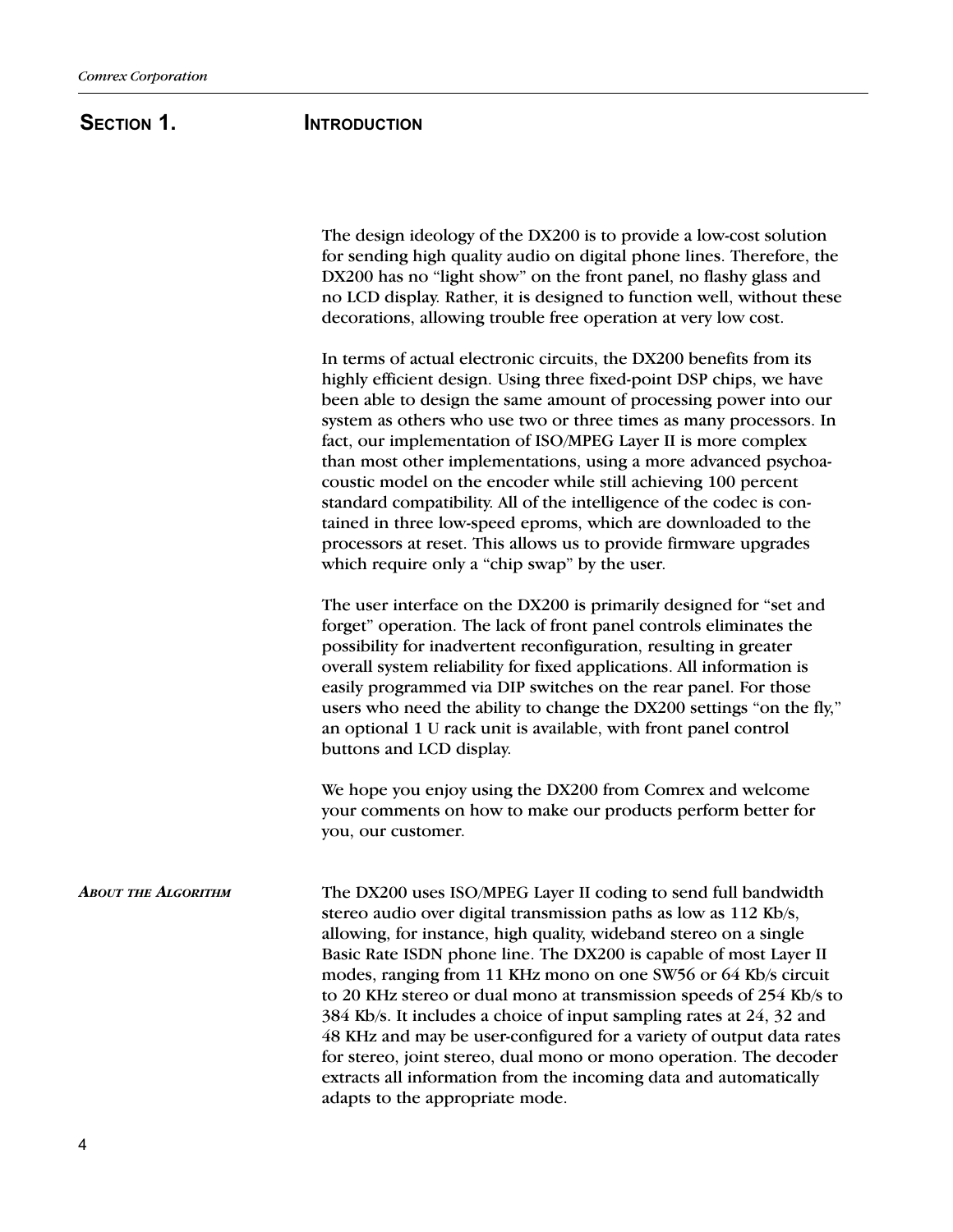There is a built-in Inverse Multiplexer (IMUX) which combines two independent 56/64 or 112/128 Kb/s channels, allowing the codec to be used on SW56, ISDN or dedicated digital lines. Two choices of IMUX are available to provide broad industry compatibility. The IMUX may be disabled for use on T1, satellite channels or wireless modems.

The DX200 also includes the international standard G.722 algorithm. This implementation of G.722 has the standard 7.5 KHz audio bandwidth at 56/64 Kb/s. TURBO G.722, is a proprietary Comrex enhancement to G.722 which provides 15 KHz at data rates of 112/128 Kb/s.

The DX200 offers a dizzying array of options such as sampling rates, data rates and modes. In general, your data rate is fixed by the type of digital service you use. Once your data rate is determined, a mode choice must be made. As a rule of thumb, voice applications and circuits of 56 or 64 Kb/s should be in mono mode. For low data rate stereo applications at 112 or 128 Kb/s, choose the joint stereo mode. For higher capacity data circuits, the normal stereo mode is appropriate. Finally, you must choose a sampling rate. This choice has a direct correlation to overall quality and bandwidth. The higher the sampling rate, the higher the overall bandwidth and the less the overall quality. A good choice for FM broadcast applications is 32 KHz, but 48 KHz may be necessary for compatibility reasons. The best choice at data rates of 56 or 64 Kb/s is usually 24 KHz. In G.722 mode, the DX200 always operates in mono and the sampling rate is automatically chosen based on the transmission data rate.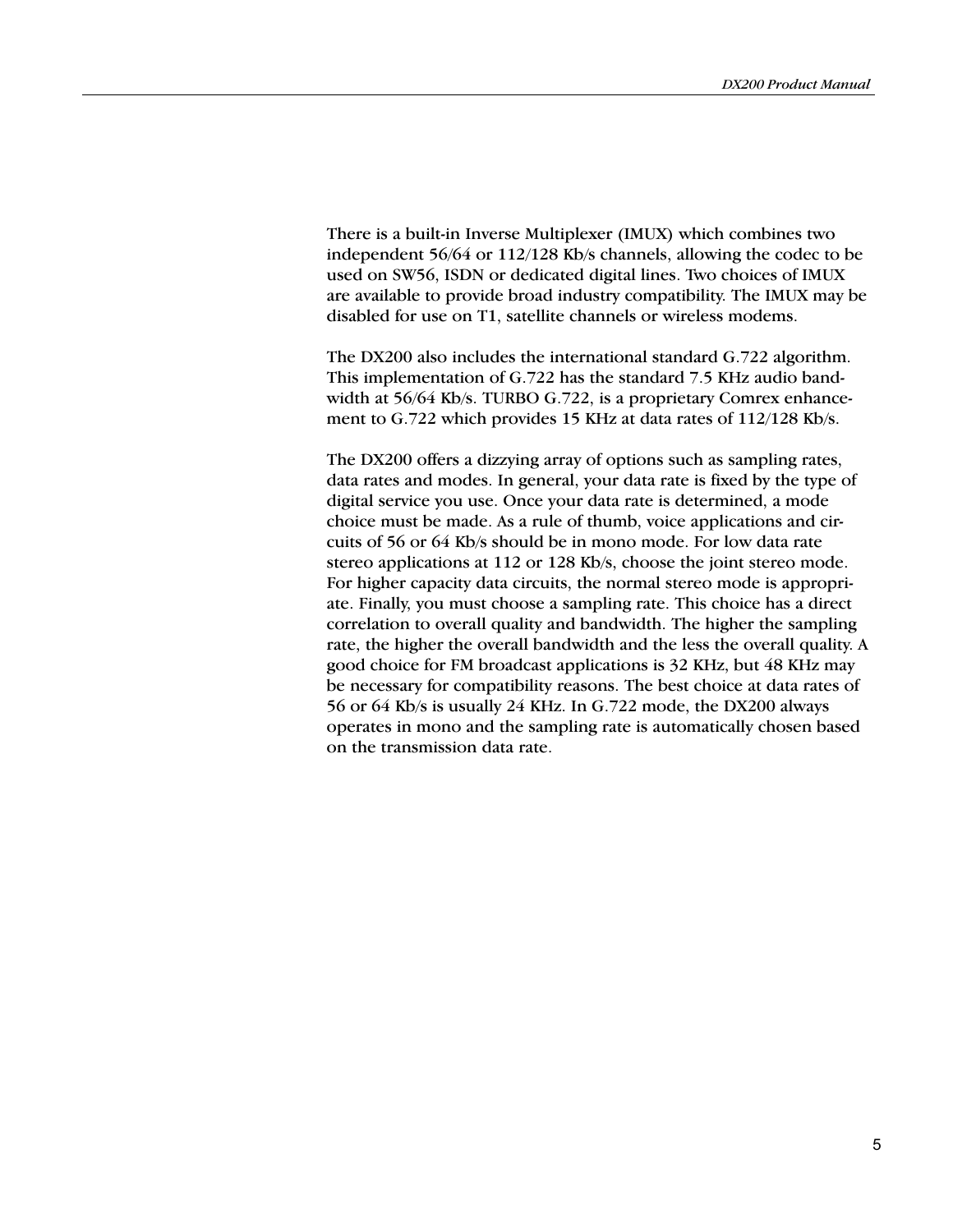| <b>SECTION 2.</b>             | <b>PHYSICAL CONNECTIONS</b>           |                                                                                                                                                                                     |
|-------------------------------|---------------------------------------|-------------------------------------------------------------------------------------------------------------------------------------------------------------------------------------|
| <b>GENERAL SPECIFICATIONS</b> | <b>Connections</b>                    | Audio in: (2) 3-pin XLR female<br>Audio out: (2) 3-pin XLR male<br>Data in/out: EIA-530 on DB25 connector adaptable to V.35 or<br>X.21 via external cable                           |
|                               | <b>Levels (internally selectable)</b> | Audio output: $-10,0, +4$ dBu<br>Audio input: $-10,0, +4$ dBu                                                                                                                       |
|                               | <b>Power (switching supply)</b>       | 100 to 240 VAC 50/60 Hz<br>Drain: 45 watts max.                                                                                                                                     |
|                               | <b>Size</b>                           | 19"W x 11"D x 1.75"H<br>48cm x 28cm x 4.5cm                                                                                                                                         |
|                               | <b>Weight</b><br>6.5 lbs; $2.6$ Kg    |                                                                                                                                                                                     |
| <b>AUDIO CONNECTIONS</b>      | Pin $#$<br>1<br>$\overline{2}$<br>3   | <b>Function</b><br>Ground<br>Balanced audio high<br><b>Balanced</b> audio low                                                                                                       |
|                               |                                       | Comrex recommends that all equipment being connected to the DX200<br>have balanced audio inputs and outputs. If this is not possible, connect<br>your unbalanced inputs as follows: |
|                               | Inputs:<br>Outputs:                   | Pin 2 to audio high, Pins 1 and 3 to ground<br>Pin 2 to audio high, Pins 1 and 3 to ground                                                                                          |

When using Stereo mode, connect both left and right inputs and outputs on the DX200. When using Mono operation, only the left input channel needs to be connected (right channel is ignored). In Mono mode, audio out is provided on both left and right outputs. The AUDIO IN is located on 3-pin female XLR connectors, and the AUDIO OUT is on 3 pin male XLR connectors. The levels of these audio connections are factory set for 0 dBu nominal (775 mV). These may be changed internally as shown on pages 16 & 17.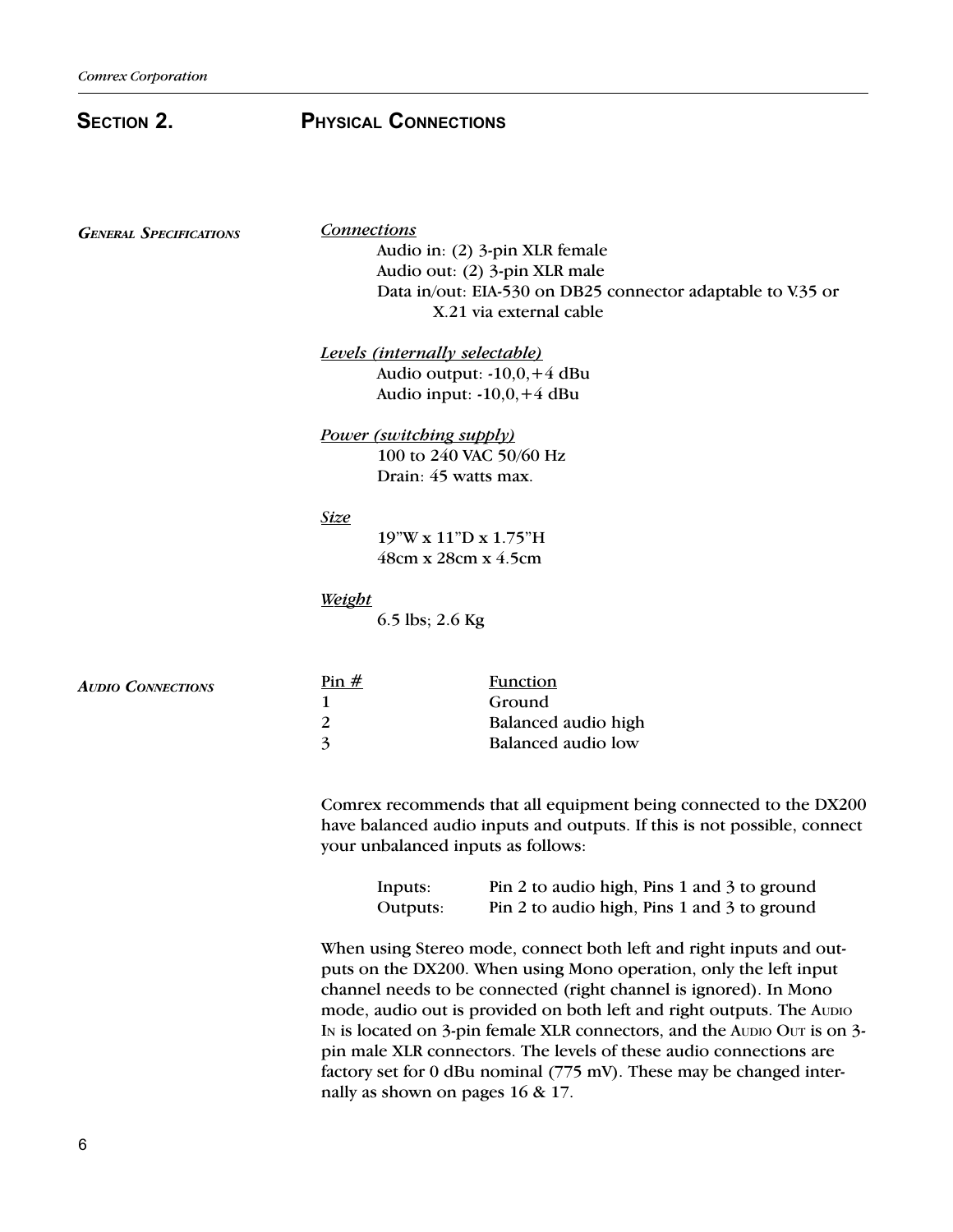DATA PORT CONNECTIONS The DX200 port 0 and port 1 are 25-pin "D" type connectors with the following pinouts:

| Pin $#$            | Function          |
|--------------------|-------------------|
| 1                  | Shield            |
| 2                  | TX Data A         |
| 3                  | RX Data A         |
| 7                  | Ground            |
| 9                  | RX Clock B        |
| 12                 | <b>TX Clock B</b> |
| 14                 | TX Data B         |
| 15                 | TX Clock A        |
| 16                 | RX Data B         |
| 17                 | RX Clock A        |
| 20                 | DTR A             |
| 23                 | DTR B             |
| Pin 24 is reserved |                   |

Note: If you are using the internal IMUX, connect to both ports 0 and 1. If not, connect only to port 0.

Normally, these connections are made to your ISDN Terminal Adapter or your DSU/CSU. The data on these connectors conforms to EIA530. Assuming your terminal equipment uses this same connector, you will need a 25-pin straight-through cable to connect to these ports. Comrex has provided two of these cables with your unit.

If your terminal equipment uses a protocol other than EIA530, a converter cable will be required. Optional adapter cables for V.35 and X.21 connections are available through Comrex. If you want to construct your own adapter cables, see details on the following page.

Note: Terminal equipment that uses unbalanced protocols such as RS232 are not suitable for use with the DX200. Simply because terminal equipment uses a 25-pin D connector does not mean that it uses EIA530. Implementations of this sort vary widely. Check that the equipment specifically mentions EIA530 or RS530 as the protocol for its data port. Otherwise, it will not work.

**POWER CONNECTIONS** The DX200 will work from any AC power from 100 to 240 VAC. The internal switching power supply will automatically adapt to any AC power in that range. Be sure to use a grounded, three pin power cord.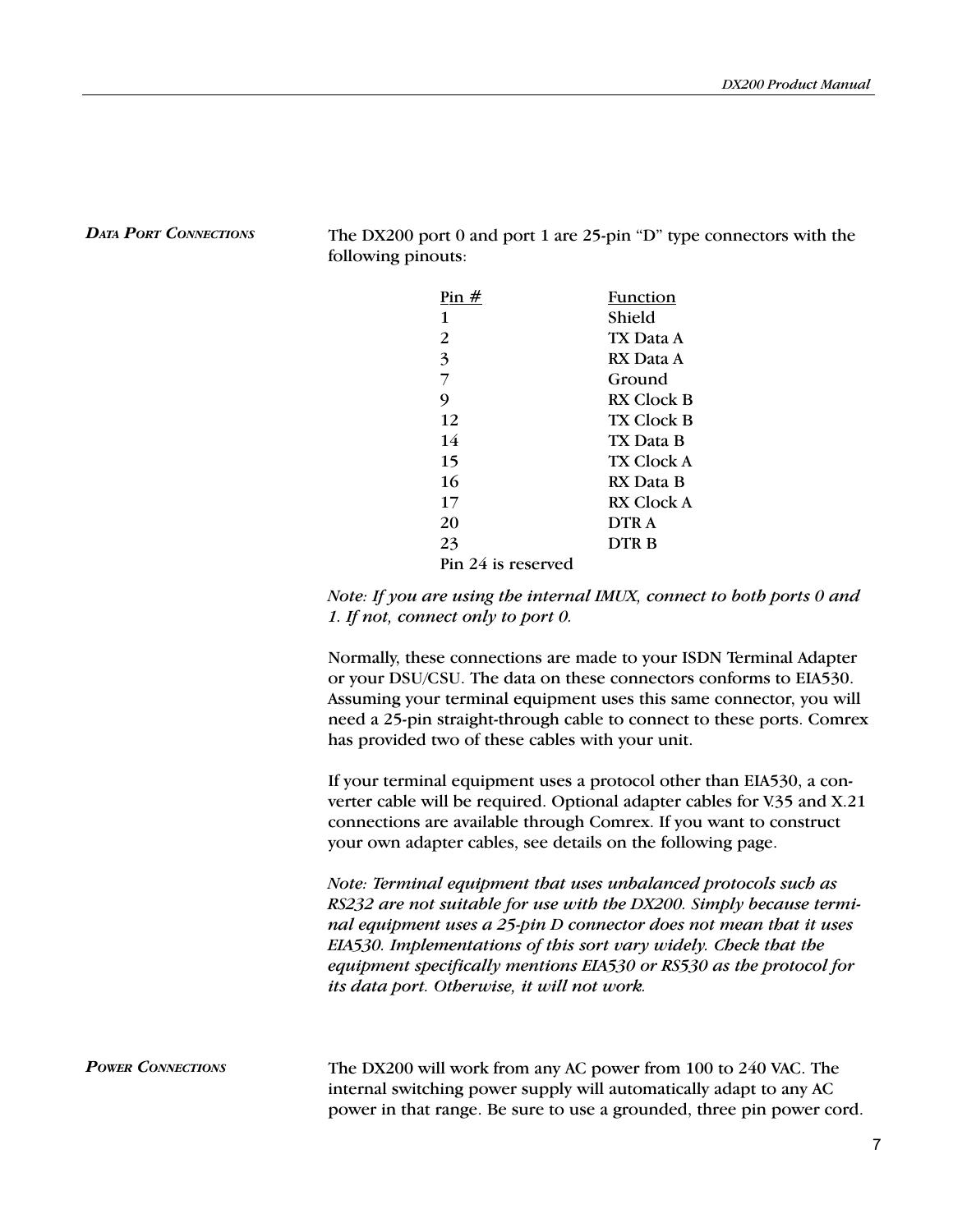| <b>EIA530 (DB-25F)</b> | Signal              | V.35 (34-pinM) |
|------------------------|---------------------|----------------|
| 1                      | Shield              | A              |
| 2                      | Transmit Data A     | P              |
| 3                      | Receive Data A      | R              |
| 7                      | Ground              | B              |
| 9                      | Receive Clock B     | X              |
| 12                     | Transmit Clock B    | AA             |
| 14                     | Transmit Data B     | S              |
| 15                     | Transmit Clock A    | Y              |
| 16                     | Receive Data B      | T              |
| 17                     | Receive Clock A     | V              |
| 24                     | Data Terminal Ready | H              |
|                        |                     |                |

Pin Connections for Comrex EIA530 (DB-25) to V.35 Cable

## V.35 AND X.21 CONNECTIONS

# Pin Connections for Comrex EIA530 (DB-25) to X.21 Cable

EIA530 (DB-25F) Signal X.21 (DB-15M)

| 2      | Transmit Data A                 | 2     |
|--------|---------------------------------|-------|
| 20     | Data Terminal Ready A / Control | 3     |
| 3      | Receive Data A                  | 4     |
| 6      | Data Set Ready A / Indication   | 5     |
| 15, 17 | Clock A                         | 6     |
|        | Ground                          | 8     |
| 14     | Transmit Data B                 | 9     |
| 23     | Data Terminal Ready B / Control | 10    |
| 16     | Receive Data B                  | 11    |
| 22     | Data Set Ready B / Indication   | 12    |
| 9, 12  | Clock B                         | 13    |
|        | Shield, Ground                  | Shell |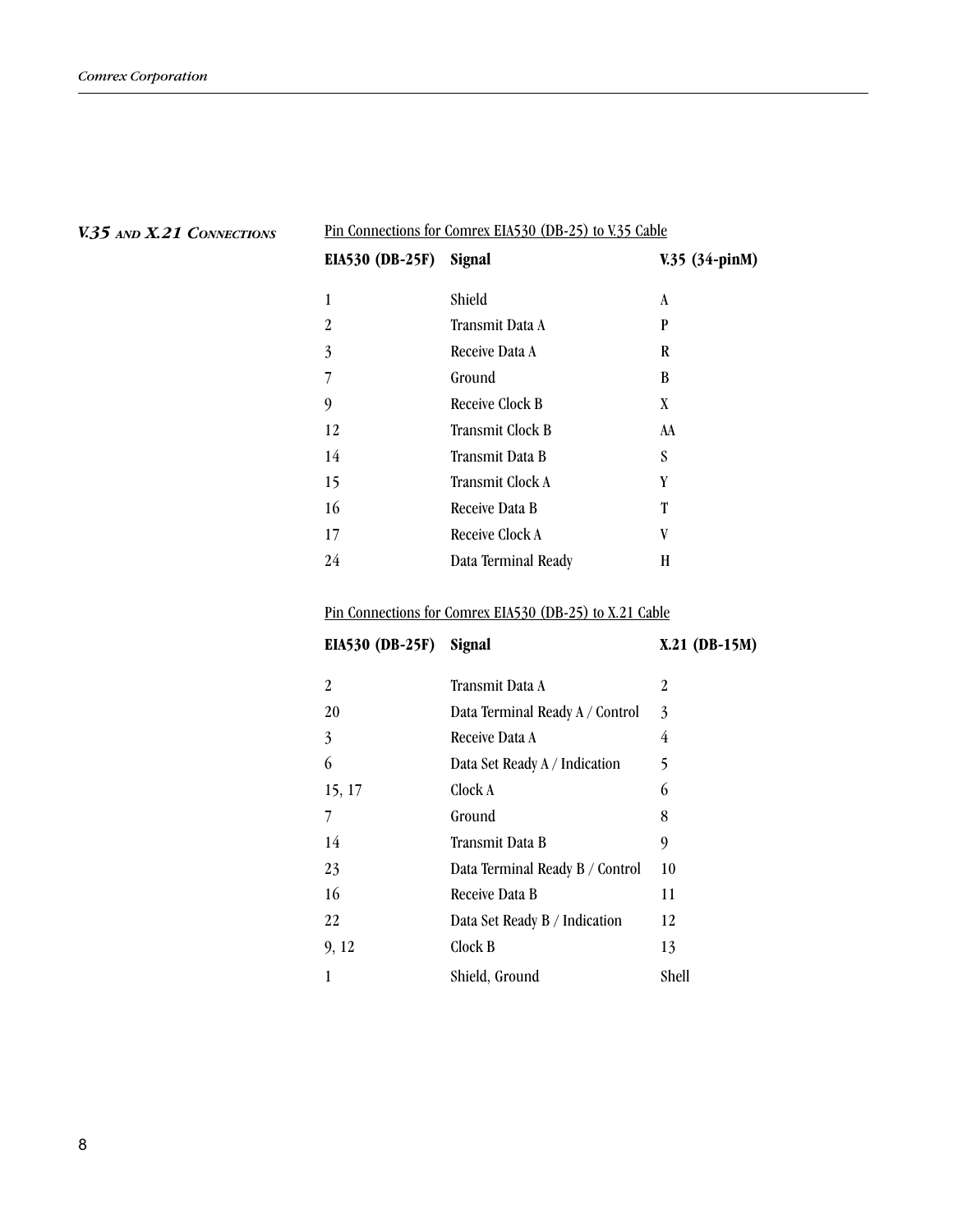# SECTION 3. **DIGITAL CIRCUITS AND TERMINAL EQUIPMENT**

DIGITAL TELEPHONE SERVICE The first and most important consideration in using the DX200 is to determine what type of digital circuit will be used. If the DX200 is to be used periodically at multiple locations, then a dial up service such as ISDN is appropriate. If the application calls for point-to-point 24/7 usage - or even more than a few hours of use per day, a dedicated digital link will probably be more cost-effective than a dial-up service. Also, the overall data capacity of the digital service must be considered. The data rates required for the various operating modes of the DX200 can be found on page 11 in the "Setup" section. Of course, budget considerations often determine the selection of the digital service. Please remember, however, that a higher data rate will result in better overall audio quality.

> Throughout this manual, we refer to two data rates: 56 and 64 Kb/s. These rates, and multiples of them, are the most common you will experience with digital telephone services. When you place a normal phone call on the public telephone network, a 64 Kb/s data link is established between the telephone company central office nearest you and the one nearest the called party. This data connection is converted to an analog signal before it gets to the pair of wires between the telephone central office and the person you called.

> Most digital telephone circuits are based on the concept of using this same digital telephone network channel and extending the digital portion to the user, eliminating the analog section. Basic rate ISDN allows the user to access two of these channels, which are multiplexed onto the same pair of wires and sent to the user. Each of these phone channels may be dialed independently and may be used for voice or for different types of data transmission. The DX200 (and most other codec type devices) utilize a mode of ISDN known as Circuit Switched Data, which provides a synchronous 64 Kb/s channels on a call. Both channels of an ISDN line may be used simultaneously to add together the data capacity of each channel as discussed in the IMUX section. It is also possible to "stack up" ISDN lines to provide even higher data capacity for demanding applications. (See Section 7 starting on page 21 for a complete discussion of this.)

Note: In North America, some of the public telephone networks use a form of signaling which limits the user bandwidth to 56 Kb/s channels. In this case, both ends of the telephone link must set their equipment for this lower data rate. In some areas, the 56 Kb/s (or multiples of it) setting may be "safer," allowing all calls to complete properly regardless of where they are located.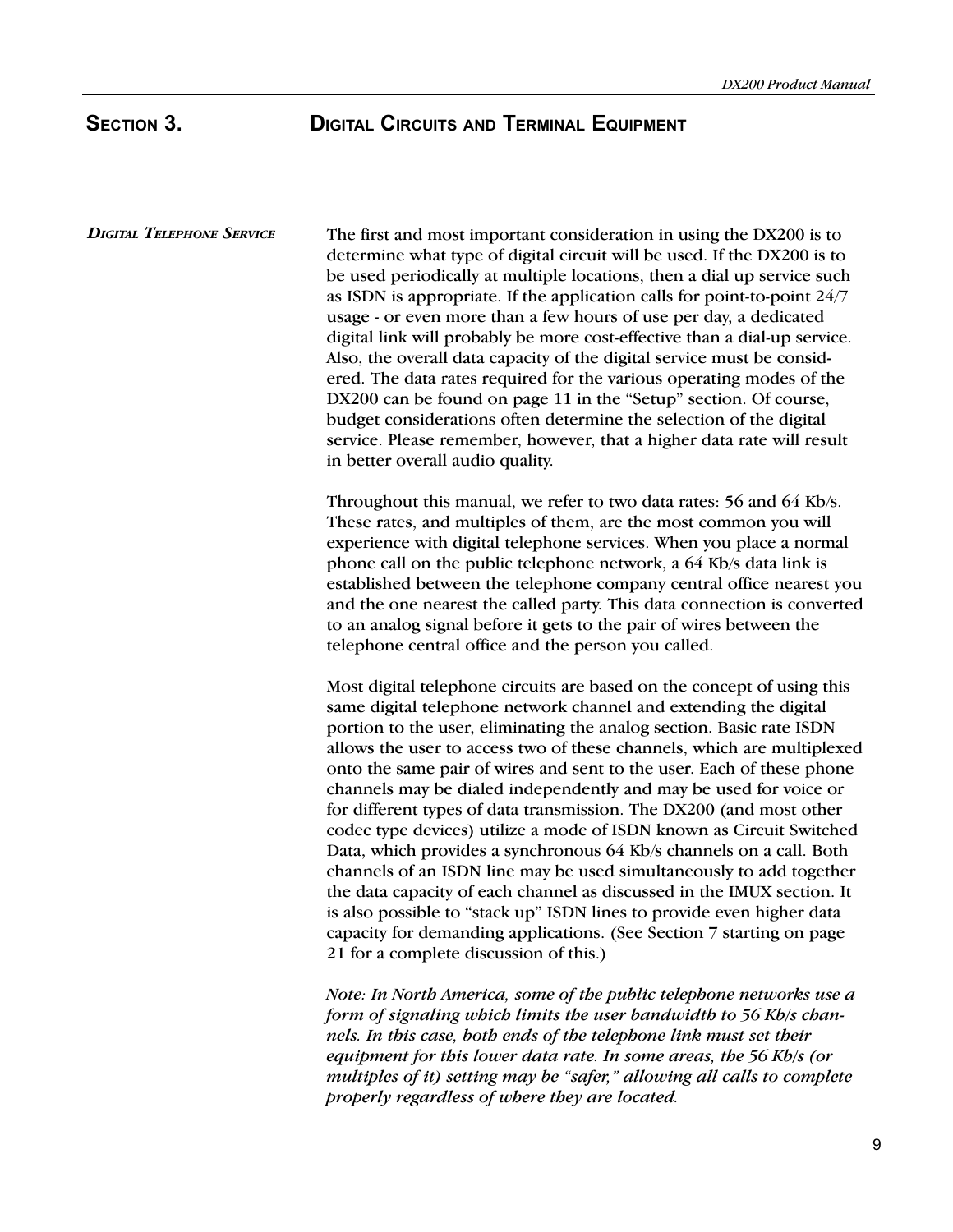TERMINAL EQUIPMENT Also in North America, since ISDN was slower to proliferate than in many other parts of the world, the Circuit Switched Data capabilities are sometimes only available in a simpler service called Switched 56. As the name implies, Switched 56 is always limited to 56 Kb/s but can interoperate successfully with an ISDN line set for this speed. Multiple Switched 56 lines would be required to achieve higher data rates. Dedicated 56 Kb/s or 64 Kb/s telephone lines (point to point) have been available for quite some time. They may provide a significant cost saving for applications that require full time or near full time exchange of audio. In North America, this is called DDS service. Sometimes, dedicated links of higher data rates are available (256 and 384 Kb/s) and are known as fractional T1 (or E1). Wireless modems and portable satellite earth stations may be used with codecs. Comrex has an extensive engineering note library describing these applications. Contact us for further details. Whatever type of digital telephone channel you use, you will need some sort of device to link the DX200 to the data channel. For ISDN, this is known as a Terminal Adapter and with Switched 56, it is known as a DSU/CSU. We are happy to recommend a specific TA or DSU/CSU that is appropriate to your application. At the minimum, any terminal equipment you choose should have: Synchronous data port capable of V.35, RS530, X.21 or other balanced data protocol Dial pad (for ISDN or SW56) Local and remote loopback capability V.120 rate adaptation (used for 56/64 conversion) Other important but not required features: Dual data ports (for terminal adapters) • RS232 remote dialing • BONDING Inverse MUX capability (for terminal adapters) Memory dial (for ISDN or SW56) With dial up digital networks the receiving end of the call answers automatically. This allows unattended operation at one end of the link.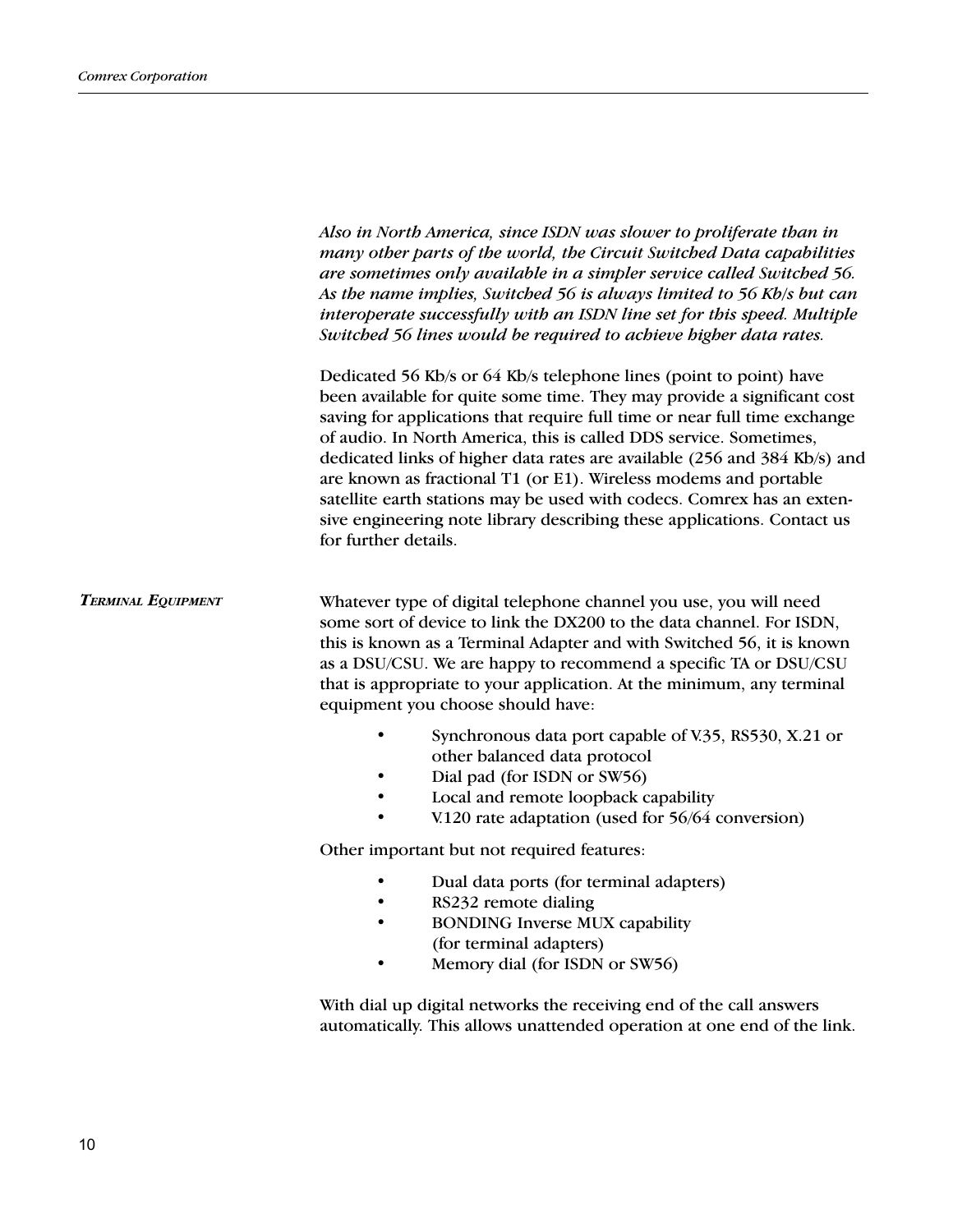# SECTION 4. SETUP

RECOMMENDED OPERATING **MODES** 

How you use the DX200 will depend on your individual requirements for quality, the need for mono or stereo, processing delay, and the amount and type of digital transmission bandwidth available. A close look at your application will determine the best setup for the DX200. Typical setup configurations are shown starting on page 30. As a rule, the more demanding the settings, the more likely it is for artifacts to appear in your audio during critical passages. The most demanding work is at higher sampling rates, lower data rates, high audio bandwidth and discrete stereo modes. Let's review some of the choices for ISO/MPEG Layer II. The G.722 Algorithm is explained in greater detail on pages 25-26. Note:  $2x56$ ,  $2x64$ ,  $2x112$  and  $2x128$  data rates refer to the use of the built-in IMUX.

| Audio         | Mode                  | Data Rate (in Kb/s)                | <b>Sampling Rate</b> |
|---------------|-----------------------|------------------------------------|----------------------|
| 11 KHz        | Mono                  | 56, 64                             | <b>24 KHz</b>        |
| 11 KHz        | Stereo, Dual Mono     | 112, 128, 2x56, 2x64               | <b>24 KHz</b>        |
| <b>15 KHz</b> | Mono                  | 112, 128, 2x56, 2x64               | 32 KHz               |
| <b>20 KHz</b> | Mono                  | 112, 128, 2x56, 2x64               | 48 KHz               |
|               | 13.5 KHz Joint Stereo | 112, 128, 2x56, 2x64               | 32 KHz               |
| <b>20 KHz</b> | <b>Joint Stereo</b>   | 112, 128, 2x56, 2x64               | 48 KHz               |
| 15 KHz        | Stereo, Dual Mono     | 224, 256, 384, 2x112, 2x128 32 KHz |                      |
| <b>20 KHz</b> | Stereo, Dual Mono     | 224, 256, 384, 2x112, 2x128 48 KHz |                      |
| $7.5$ KHz     | Mono                  | 56, 64                             | G.722                |
| $15$ KHz      | Mono                  | 112, 128                           | G.722                |

# Note: If the DX200 Remote Control panel is being used, all DIP switches on the back of the DX200 must be in the down position. All selections/ changes must be made via the Remote Control Panel.

## TRANSMISSION BIT RATE

DIP SWITCHES C4, C5 & C6

 $DDD = 56$  OR  $2x56$  KB/s  $DDU = 64$  or  $2x64$  KB/s  $DUD = 112$  OR  $2x112$  KB/s  $DUU = 128$  OR  $2x128$  KB/s  $UDD = 224$  KB/s  $UDU = 256$  KB/s  $UUD = 384$  KB/s

This is the data rate you have available for sending your audio. A single Switched 56 circuit provides 56 Kb/s, and a BRI ISDN line can deliver 128 Kb/s. It is also possible to stack up ISDN lines for 256 and 384 Kb/s or to use other data transmission paths of variable data rates such as fractional T1, satellite, etc. There is usually less control over the data rate than any other selection. Keep in mind, however, that if extra data channel capacity is available, the overall sound quality will improve with its use.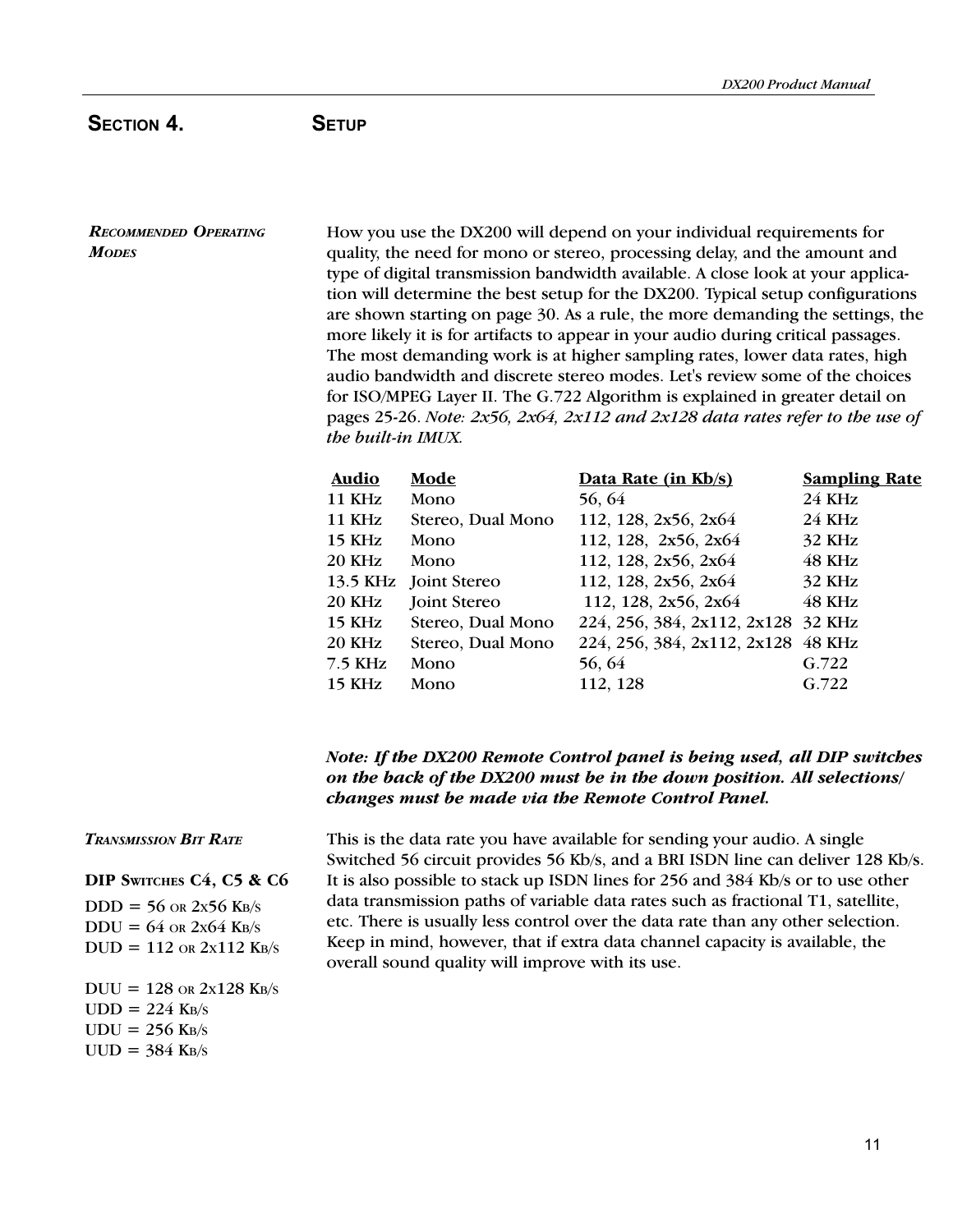| <b>SAMPLING RATES</b>                                                                                                                                               | The DX200 provides four choices of sampling rates:                                                           |                                                                                                                                                                                                                                                                                                                                                                                                                                                                                                                                                                                                                                                                                                                                                                                                                                                                              |
|---------------------------------------------------------------------------------------------------------------------------------------------------------------------|--------------------------------------------------------------------------------------------------------------|------------------------------------------------------------------------------------------------------------------------------------------------------------------------------------------------------------------------------------------------------------------------------------------------------------------------------------------------------------------------------------------------------------------------------------------------------------------------------------------------------------------------------------------------------------------------------------------------------------------------------------------------------------------------------------------------------------------------------------------------------------------------------------------------------------------------------------------------------------------------------|
| DIP SWITCHES C7 & C8<br>$DD = 24 \text{ KHz}$<br>$DU = 32 \text{ KHz}$<br>$UD = 48$ KHz<br>$UU = G.722$                                                             | <b>Sampling Rate</b><br>48 KHz<br>32 KHz<br><b>24 KHz</b><br>G.722<br>Operating Modes" on the previous page. | <b>Bandwidth</b><br>20 KHz<br>15 KHz<br><b>11 KHz</b><br>$7.5/15$ KHz<br>The sampling rate you select will depend on the transmission rate<br>available and the audio bandwidth required. See "Recommended                                                                                                                                                                                                                                                                                                                                                                                                                                                                                                                                                                                                                                                                   |
| <b>ENCODE MODES</b><br>DIP SWITCHES C2 & C3<br>$DD =$ STEREO<br>$DU =$ JOINT STEREO<br>$UP = D$ UAL MONO<br>$UU = M$ ONO<br>(DECODER AUTOMATICALLY DETECTS<br>MODE) | demanding mode that will suit your application.<br>demanding mode.<br>"discrete" stereo.<br>channels.        | Four modes are available with the DX200. These are discussed in order<br>from least to most demanding. For the best audio quality, use the least<br>Mono — Encodes only single channel (Left), offering the least<br><i>Joint Stereo</i> — Uses special techniques to eliminate perceptual<br>redundancy between Left and Right channels. For this reason,<br>audio information on Left and Right channels must be related.<br>This is the least demanding mode for stereo.<br>Stereo — Left and Right channels are kept completely indepen-<br>dent, but the available coding bits are allocated dynamically, as<br>needed, between Left and Right. This is the best mode for<br>Dual Mono — The most demanding mode, allowing completely<br>independent programming to be sent on Left and Right chan-<br>nels. Available bits are allocated evenly between Left and Right |
| <b>ENCODED ERROR PROTECTION</b><br>DIP SWITCHES B7 & B8<br>$DD =$ STANDARD CRC<br>$UD = CRC$ DISABLED<br>(DECODER AUTOMATICALLY DETECTS<br>CRC MODE)                | error protection.                                                                                            | The DX200 provides several options for error protection. For normal<br>operation, the standard ISO/MPEG error protection should be used.<br>This will provide compatibility with other Layer II codecs which cor-<br>rectly follow the ISO/MPEG standard. Error protection on the encoder<br>can also be disabled, allowing slightly more digital bandwidth for<br>digital audio. This may be required if the DX200 bitstream is interfaced<br>with hard disk based Layer II coding systems, which often do not use                                                                                                                                                                                                                                                                                                                                                          |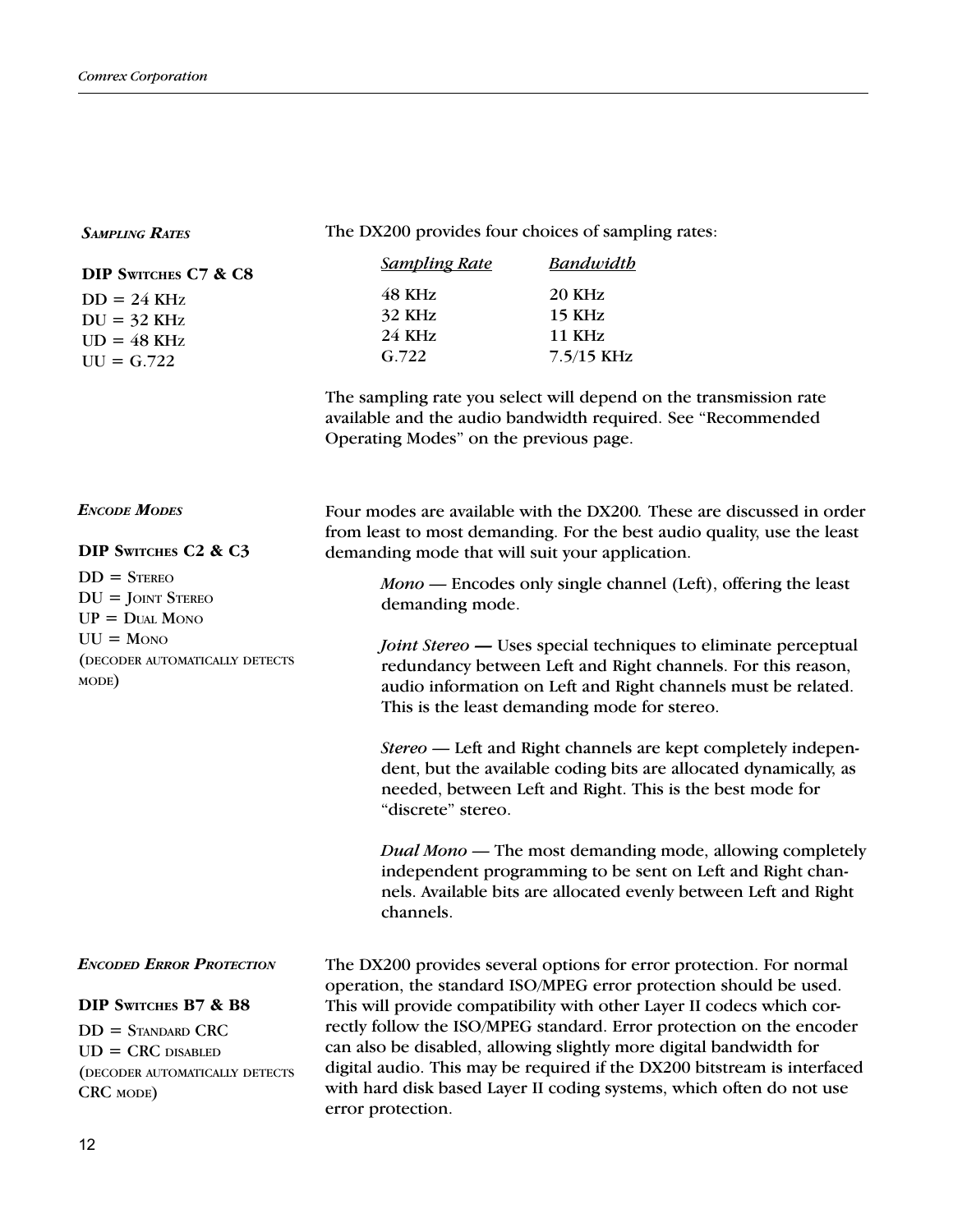|                                                                                                                                    | The other error protection option enables a special "pre-standard"<br>form of error protection, used by some early Layer II codecs, like<br>those manufactured by MUSICAM & CCS Audio Products Inc.                                                                                                                                                                                                                                                                                                                                                                                                     |
|------------------------------------------------------------------------------------------------------------------------------------|---------------------------------------------------------------------------------------------------------------------------------------------------------------------------------------------------------------------------------------------------------------------------------------------------------------------------------------------------------------------------------------------------------------------------------------------------------------------------------------------------------------------------------------------------------------------------------------------------------|
|                                                                                                                                    | The dip switch selections for error protection only affect the DX200<br>encoder. The decoder section automatically detects and adapts to<br>any of these modes.                                                                                                                                                                                                                                                                                                                                                                                                                                         |
| <b>CCS COMPATIBLE CHECKSUM</b><br>DIP SWITCHES B7 & B8<br>$DU = CCS$ COMPATIBLE CRC<br>(DECODER AUTOMATICALLY DETECTS<br>CRC MODE) | By using this option, the DX200 encoder will add a pre-ISO/MPEG<br>version of the error correction header to each frame. This will allow<br>communications with very early versions of Layer II codecs. Nor-<br>mally, this mode should remain set to STANDARD CRC. If you encoun-<br>ter difficulty when communicating with older codecs, switch to CCS<br>COMPATIBLE mode.                                                                                                                                                                                                                            |
| <b>INVERSE MUX (IMUX)</b><br>DIP SWITCHES B5 & B6<br>$DD = RE$ COMPATIBLE<br>$DU = CCS/TELOS$ COMPATIBLE                           | This refers to the "summing together" of two independent data<br>channels to create one, higher speed channel. The DX200 offers<br>two different types of IMUX. The first version is compatible with<br>codecs built by RE. The second is compatible with codecs built by<br>Telos (Layer II capable units only), MUSICAM & CCS.<br>Note on MUSICAM codecs: For compatibility, the CDQ2000 DIP<br>switch #6 must be in the UP position so the decoder may operate<br>independently of the encoder. On the PRIMA model, this is done by<br>setting the front panel option to "DECODER/GENERAL/INDEP." or |
| <b>G.722 MODES</b>                                                                                                                 | serial port command "DIN YES."<br>In addition to standard G.722, the DX200 offers the G.722 TURBO<br>mode. To use G.722 TURBO, you will need a Terminal Adapter with<br>a built in IMUX such as BONDING.<br>Note: The data rate settings on the DX200 are altered for TURBO<br>mode. The unit must be set for 1/2 the actual data rate when used<br>in TURBO mode. In other words, set the data rate selection to 56                                                                                                                                                                                    |
|                                                                                                                                    | Kb/s for normal G.722 at 56 Kb/s and for TURBO G.722 at 112 Kb/s.<br>Set the data rate selection for 64 Kb/s for normal G.722 at 64 Kb/s<br>and for TURBO G.722 at 128 Kb/s.                                                                                                                                                                                                                                                                                                                                                                                                                            |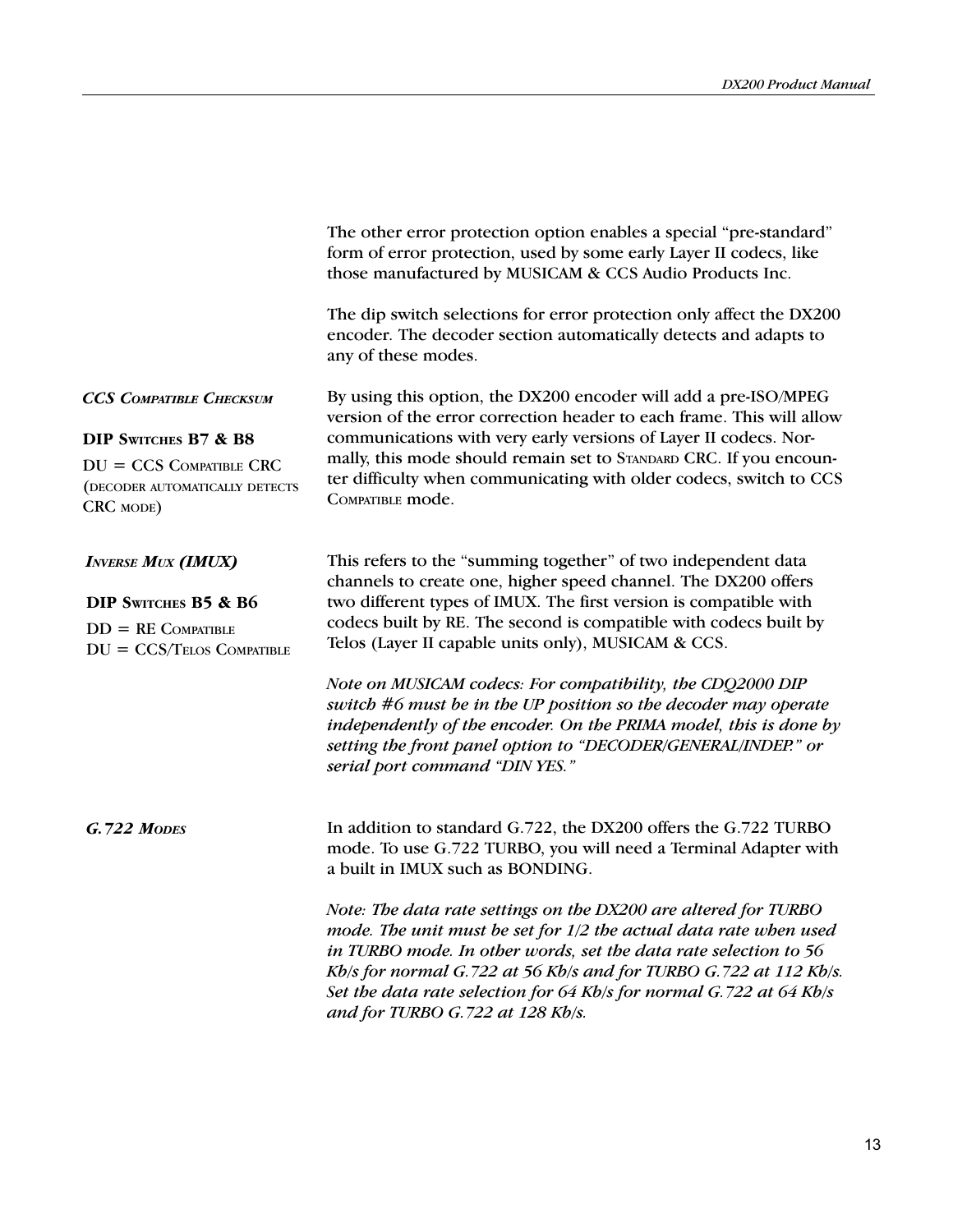| <b>QUALITY GUIDELINES</b>         | Gauging the audio quality of the DX200 at any particular rate or mode is<br>more art than science. There are certain combinations that perform best by<br>most standards and others that are to be avoided.                                                                                                                                                                                                                          |  |
|-----------------------------------|--------------------------------------------------------------------------------------------------------------------------------------------------------------------------------------------------------------------------------------------------------------------------------------------------------------------------------------------------------------------------------------------------------------------------------------|--|
|                                   | • We recommend using only mono mode at data rates of<br>56 Kb/s or 64 Kb/s.                                                                                                                                                                                                                                                                                                                                                          |  |
|                                   | • 56 and 64 Kb/s sound most acceptable at a sampling rate<br>of 24 KHz.                                                                                                                                                                                                                                                                                                                                                              |  |
|                                   | • At data rates of 112 and 128 Kb/s (and 2x56 and 2x64 Kb/s),<br>joint stereo or mono modes should be used at sampling rates of 32<br>and 48 KHz. Any mode may be used with 24 KHz sampling.                                                                                                                                                                                                                                         |  |
|                                   | • Few limitations exist at data rate of 224 Kb/s and above, except<br>that mono operation is not possible and neither is 24 KHz sampling.                                                                                                                                                                                                                                                                                            |  |
| <b>FINAL SETUP CONSIDERATIONS</b> | Now that you have connected audio to the DX200, attached the appropriate<br>data ports and made your DIP switch selections, it may be valuable to run<br>some tests before trying to complete a connection.                                                                                                                                                                                                                          |  |
|                                   | The Internal loopback test is described on page 18. Although this may<br>require you to change some of your DIP switch settings temporarily, it will<br>determine whether the DX200 is operating correctly. If you are not able to<br>receive audio sent into the DX200 when internal loopback is properly set,<br>contact Comrex for technical assistance.                                                                          |  |
|                                   | The other test which may be valuable at this point is the Terminal equipment<br>loopback on page 19. This test allows you to set the DIP switches to the<br>position you have chosen and listen to your own audio as it is looped<br>through your Terminal Adapter or CSU/DSU. This test will verify not only<br>the DX200 but also the DIP switch configuration, the cable(s), and the DTE<br>interface of your terminal equipment. |  |
|                                   | If both of these tests pass, your DX200 is ready to use. Be sure to contact<br>Comrex if you have any questions or problems regarding operation of<br>this codec.                                                                                                                                                                                                                                                                    |  |
|                                   | Note: A full DIP Switch Setting Chart can be found on Page 29 of<br>this manual.                                                                                                                                                                                                                                                                                                                                                     |  |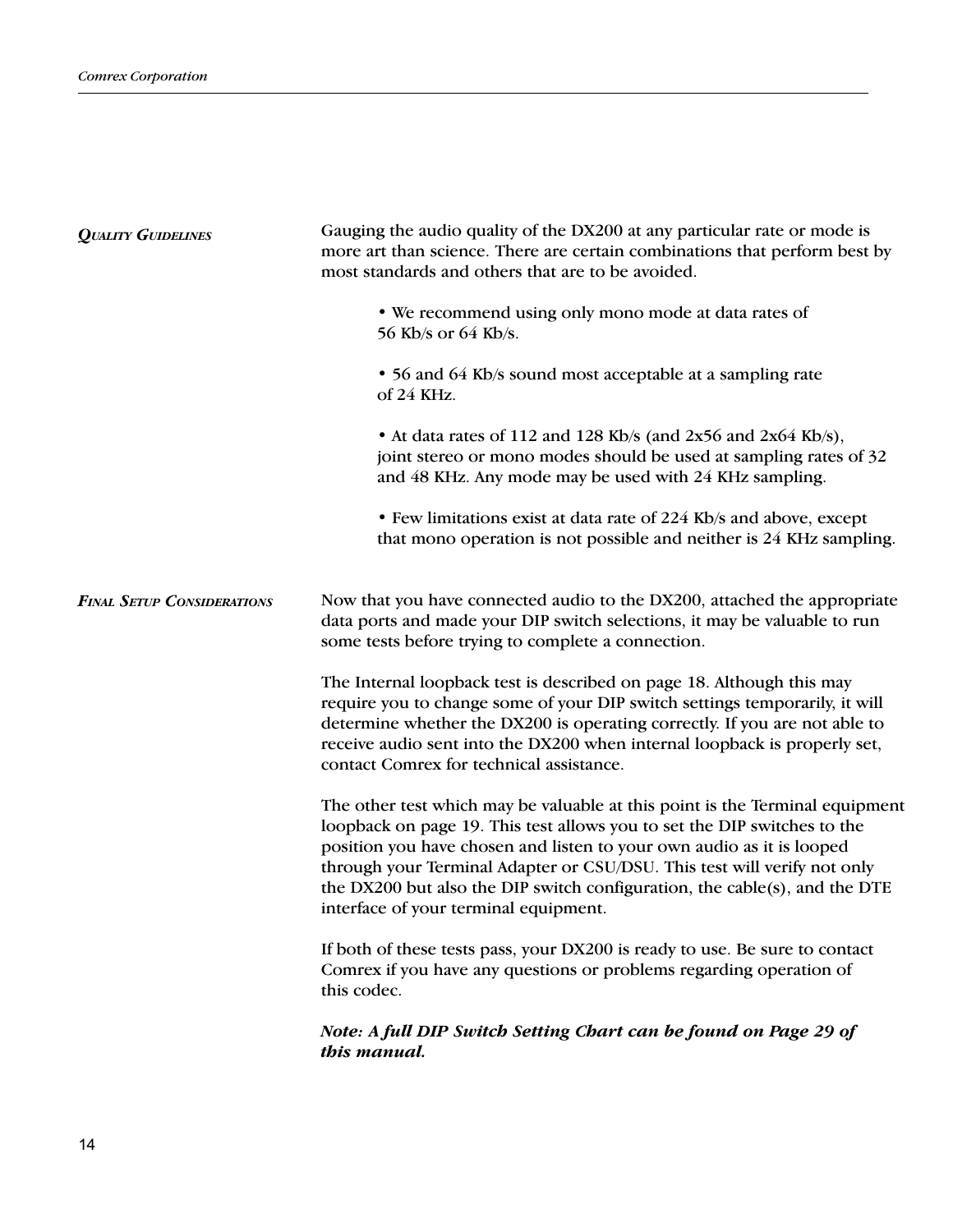# SECTION 5. **INTERNAL SETTINGS**

The DX-200 has been factory configured to meet the majority of requirements. However, in this section, we provide information on settings which may be changed to meet special needs. These settings include:

CLOCK SIGNAL DATA RATE FOR CLOCK LOOPBACK NOMINAL INPUT LEVEL NOMINAL OUTPUT LEVEL

Changes are made via internal jumpers on the main PC board. In order to access these jumpers, you must remove the top cover of the chassis.

Note: Always disconnect power from the DX200 before removing the cover.

To change the setting, remove the hood that fits over the pins on the jumper block, then slide it over the new pin settings.

### E1, E2 DCE clock select

These jumpers determine which EIA530 clock signal is sampled for port 0 (E2) and port 1 (E1). They are factory configured to sample the RX clock, but they may be moved to the TX position to sample the TX clock. This is not normally required.

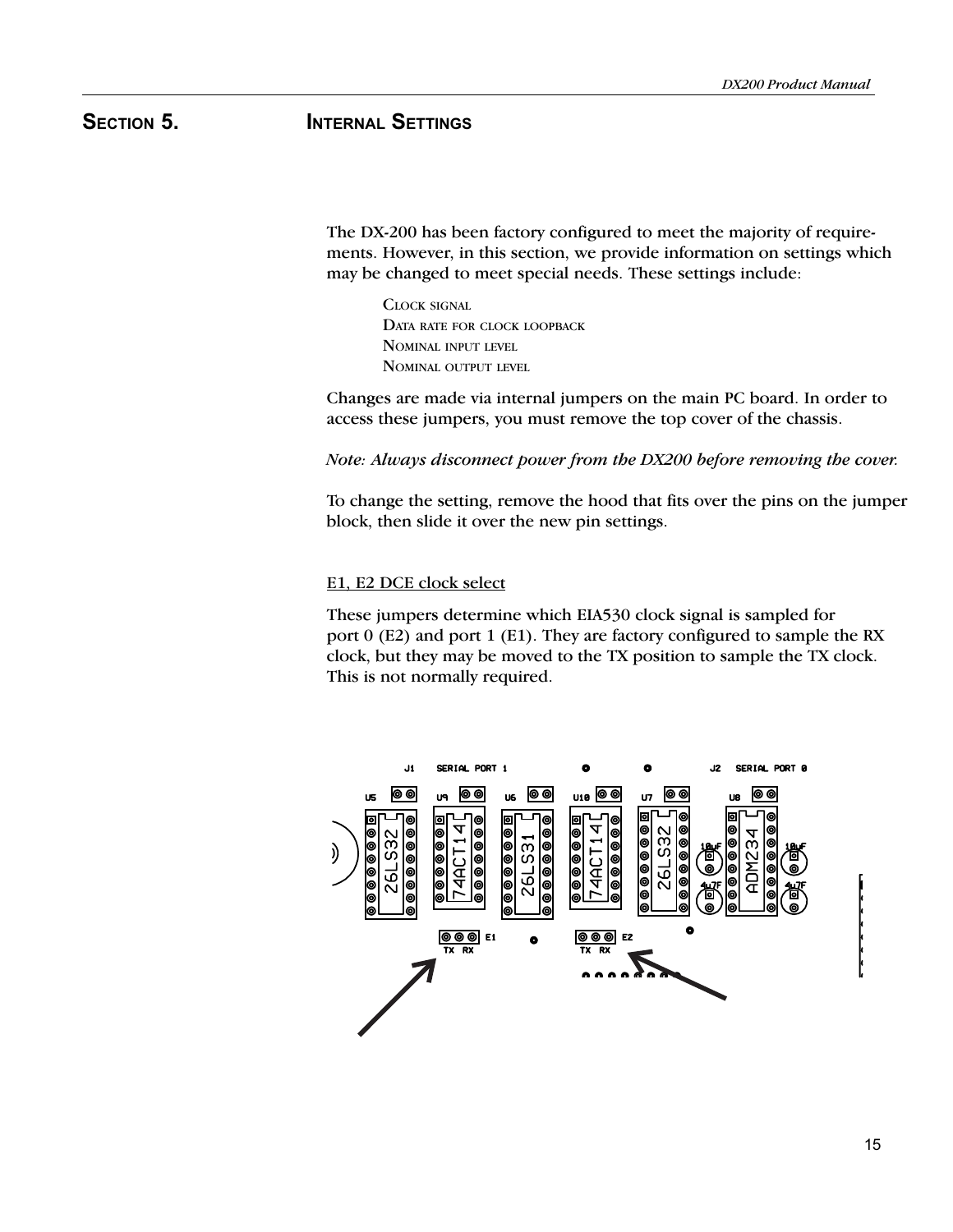E3 Loopback clock

This jumper determines the data rate used when clock loopback is selected. Factory set to 112 Kb/s, this jumper may be changed to 56 or 224 Kb/s.

Note: If this jumper is changed, the DATA RATE DIP switches must be set for the newly selected rate whenever initiating a clock loopback.



## E5, E6 Nominal input level

Factory configured for 0 dBu, this level may be changed for left channel (E5) or right channel (E6) to -10 dBu (useful for interfacing to consumer equipment) or to  $+4$  dBu (for some professional systems).

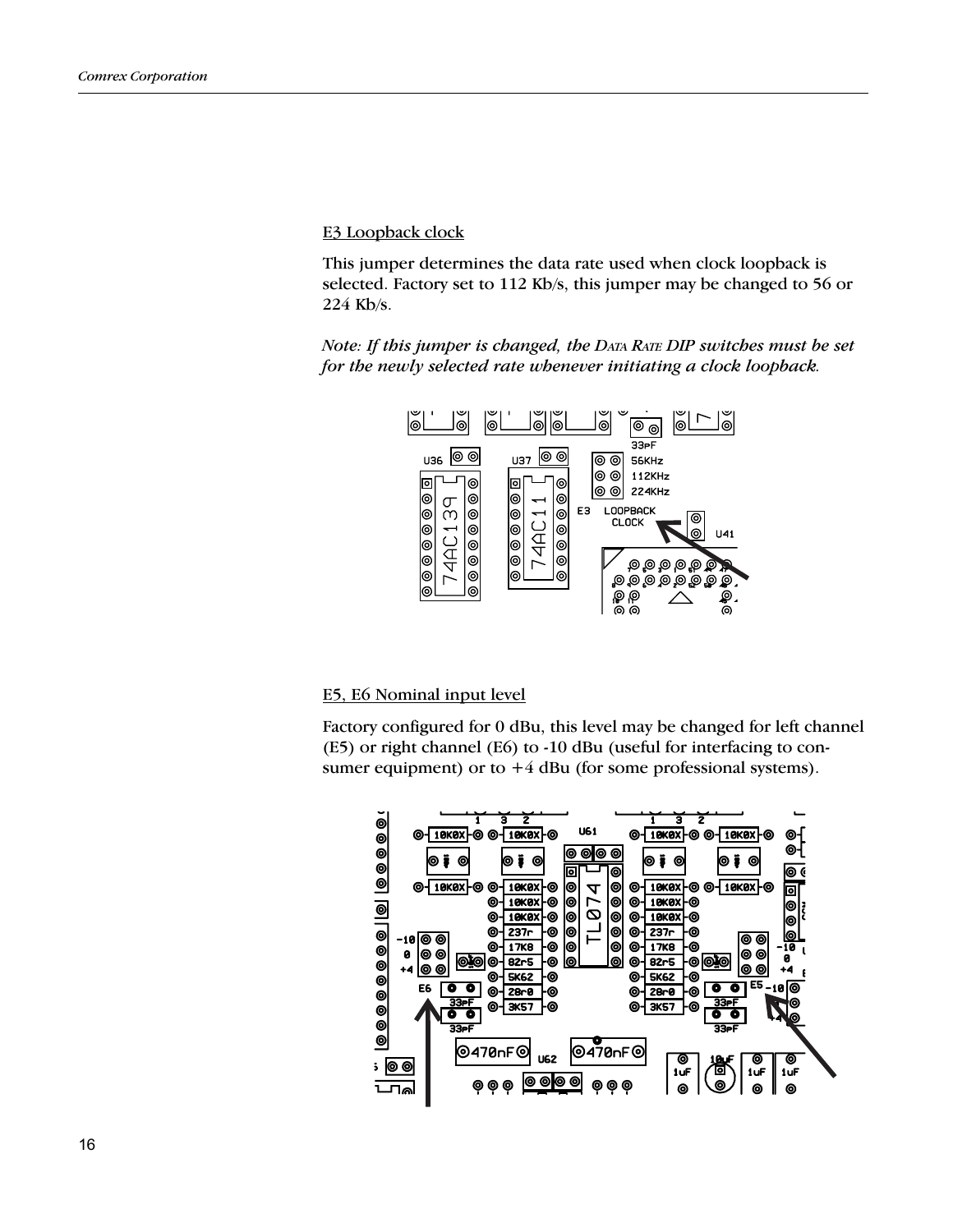# E7,E8 Nominal output level

Factory configured for 0 dBu, this level may be changed for left (E7) or right (E8) channel to -10 dBu or +4 dBu.

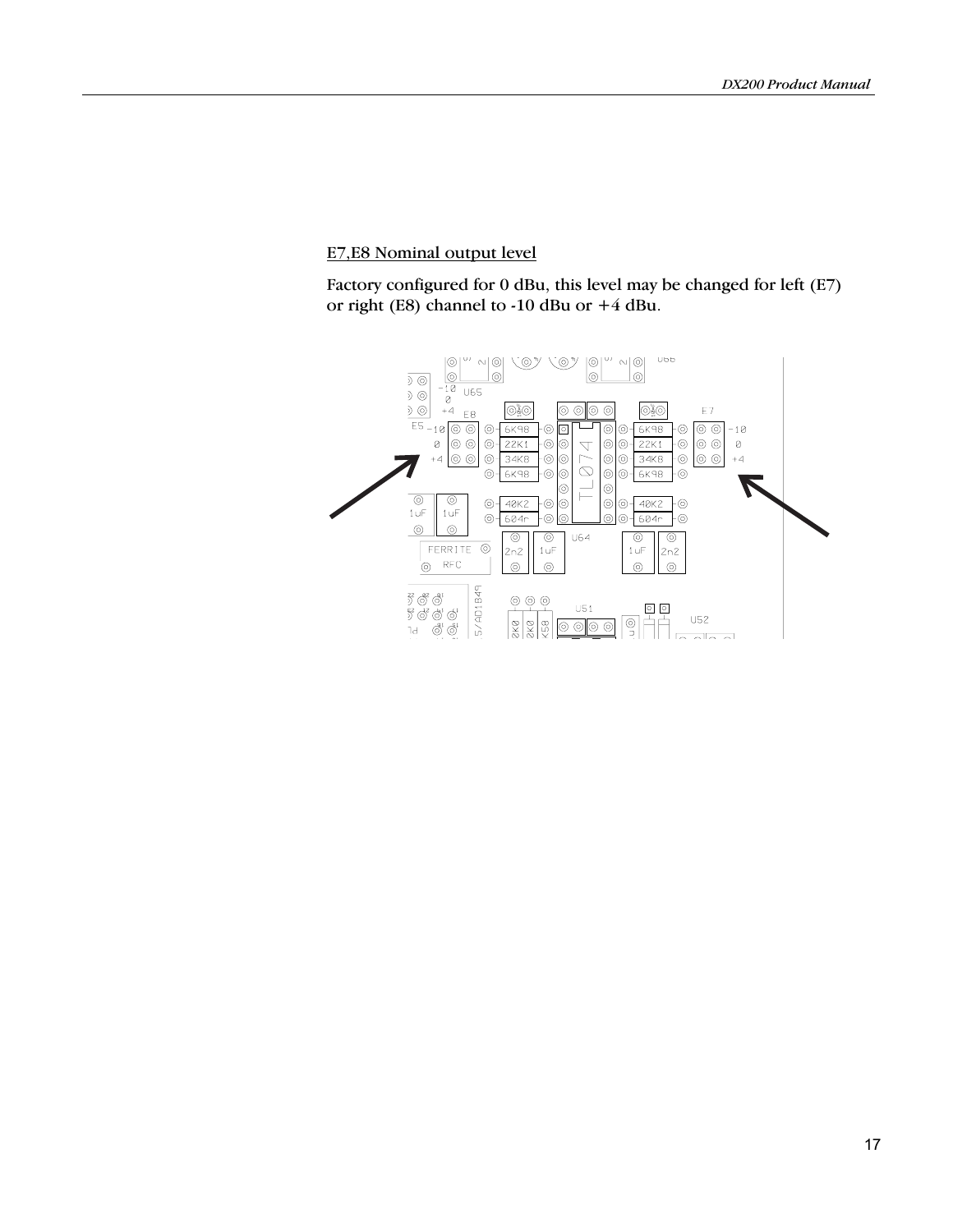# SECTION 6. TROUBLE SHOOTING

| <b>CHECK FIRST</b>       | Comrex gear.                                                                                                                                                                                                                                                                                                                                                                                                                                                        | It is absolutely vital that the SAMPLING RATE, DATA RATE, and IMUX DIP switches be<br>set identically on each end of the connection. If you have any doubt about<br>how the other codec is configured, check it out before trying to connect. If the<br>DATA RATE, SAMPLING RATE, OF IMUX DIP switches are mismatched, the codecs will<br>not be able to communicate. This is usually indicated by the READY light on the<br>front panel turning red. It is not required that you have the mode settings or<br>the Error Protection settings identical on each end of your link. However,<br>eliminating Error Protection may inhibit communication with some non- |
|--------------------------|---------------------------------------------------------------------------------------------------------------------------------------------------------------------------------------------------------------------------------------------------------------------------------------------------------------------------------------------------------------------------------------------------------------------------------------------------------------------|--------------------------------------------------------------------------------------------------------------------------------------------------------------------------------------------------------------------------------------------------------------------------------------------------------------------------------------------------------------------------------------------------------------------------------------------------------------------------------------------------------------------------------------------------------------------------------------------------------------------------------------------------------------------|
| <b>INTERNAL LOOPBACK</b> |                                                                                                                                                                                                                                                                                                                                                                                                                                                                     | An internal loopback test will show that the DX200 is working correctly. Check<br>that the audio connections are made and the power cord is plugged in.                                                                                                                                                                                                                                                                                                                                                                                                                                                                                                            |
|                          | positions:                                                                                                                                                                                                                                                                                                                                                                                                                                                          | The DX200 DIP switches on the rear panel should be set to the following                                                                                                                                                                                                                                                                                                                                                                                                                                                                                                                                                                                            |
|                          | <b>CLOCK LOOPBACK</b>                                                                                                                                                                                                                                                                                                                                                                                                                                               | $U_{P}$                                                                                                                                                                                                                                                                                                                                                                                                                                                                                                                                                                                                                                                            |
|                          | DATA LOOPBACK                                                                                                                                                                                                                                                                                                                                                                                                                                                       | $\mathbf{U}\mathbf{P}$                                                                                                                                                                                                                                                                                                                                                                                                                                                                                                                                                                                                                                             |
|                          | <b>IMUX</b>                                                                                                                                                                                                                                                                                                                                                                                                                                                         | <b>DOWN</b>                                                                                                                                                                                                                                                                                                                                                                                                                                                                                                                                                                                                                                                        |
|                          | <b>ENCODER MODE</b>                                                                                                                                                                                                                                                                                                                                                                                                                                                 | MONO OR JOINT STEREO                                                                                                                                                                                                                                                                                                                                                                                                                                                                                                                                                                                                                                               |
|                          | <b>ENCODED ERROR PROTECTION</b>                                                                                                                                                                                                                                                                                                                                                                                                                                     | DOWN & DOWN                                                                                                                                                                                                                                                                                                                                                                                                                                                                                                                                                                                                                                                        |
|                          | <b>BITRATE</b>                                                                                                                                                                                                                                                                                                                                                                                                                                                      | 112 KB/S (INTERNAL CLOCK RATE)                                                                                                                                                                                                                                                                                                                                                                                                                                                                                                                                                                                                                                     |
|                          | <b>SAMPLING RATE</b>                                                                                                                                                                                                                                                                                                                                                                                                                                                | <b>ANY SETTING IS FINE</b>                                                                                                                                                                                                                                                                                                                                                                                                                                                                                                                                                                                                                                         |
|                          |                                                                                                                                                                                                                                                                                                                                                                                                                                                                     | Note: If the DX200 Remote Control panel is being used, all DIP switches on<br>the back of the DX200 must be in the down position. Press ENTER to access the<br>main menu and use the Down arrow key until you reach the OTHER menu.<br>Press ENTER to select this menu, scroll through until you find LOOPBACK.                                                                                                                                                                                                                                                                                                                                                    |
|                          | point, contact Comrex for service.                                                                                                                                                                                                                                                                                                                                                                                                                                  | The READY light on the front panel will be green, and you will hear audio sent<br>into the DX200. If this is not happening, check the DIP switch settings. Then<br>disconnect power and reconnect it. If the unit does not loop back at this                                                                                                                                                                                                                                                                                                                                                                                                                       |
|                          | The audio should be adjusted such that the red PEAK light on the front panel<br>blinks about 15% of the time. If this light is on all the time, too much level is<br>being fed to the DX200. If this light is never on, too low a level is being used.<br>This audio adjustment may be made before any calls are placed. Both input<br>and output levels are factory set a 0 dBu. These levels can be changed via<br>internal jumpers as described on page 16 & 17. |                                                                                                                                                                                                                                                                                                                                                                                                                                                                                                                                                                                                                                                                    |
|                          | If the internal loopback test gives the expected results and you are not getting<br>the expected audio output, you can do a remote terminal loopback test.                                                                                                                                                                                                                                                                                                          |                                                                                                                                                                                                                                                                                                                                                                                                                                                                                                                                                                                                                                                                    |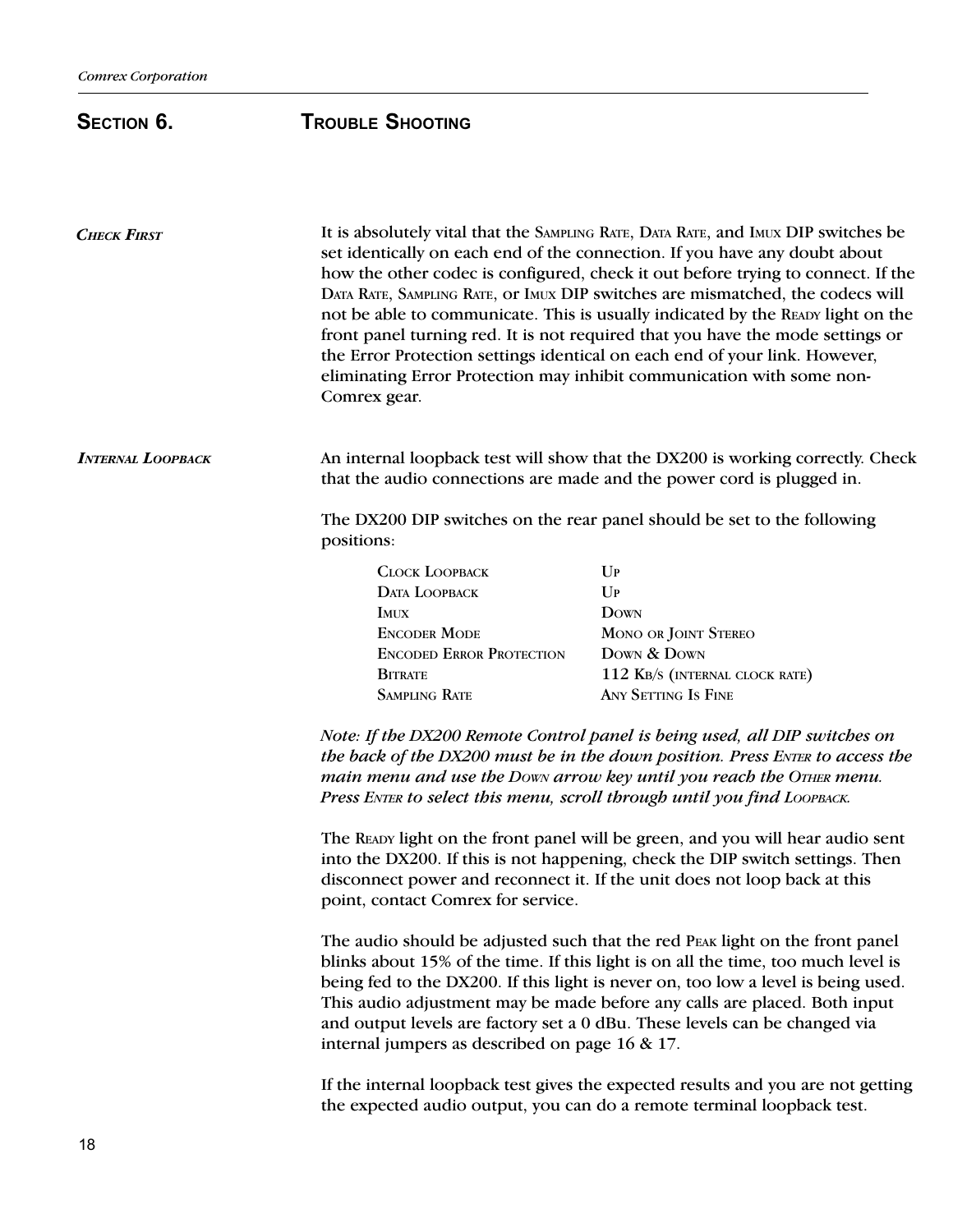### TERMINAL EQUIPMENT LOOPBACK

This test can usually be done without completing a call. Most terminal equipment has a "local" or "DTE" loopback feature that allows all data to be looped through the port connected to the codec.

| CLOCK LOOPBACK                  | DOWN                        |
|---------------------------------|-----------------------------|
| <b>DATA LOOPBACK</b>            | DOWN                        |
| <b>IMUX</b>                     | <b>APPLICATION SPECIFIC</b> |
| <b>ENCODER MODE</b>             | <b>APPLICATION SPECIFIC</b> |
| <b>ENCODED ERROR PROTECTION</b> | DOWN & DOWN                 |
| <b>BITRATE</b>                  | <b>APPLICATION SPECIFIC</b> |
| <b>SAMPLING RATE</b>            | <b>APPLICATION SPECIFIC</b> |

(If you are using the internal IMUX, both channels must be looped back on your terminal equipment.)

Note: When set to the 56 Kb/s data rate with the IMUX DIP switch in the DOWN position, the mode MUST be set for mono.

With your terminal equipment looped back, you will hear your audio being encoded and decoded at the sampling rate, data rate, and mode you selected. If the audio quality is poor, if there is no sound or if the ready light on the front panel is red or off, check the DIP switch settings, power the unit down temporarily and try again.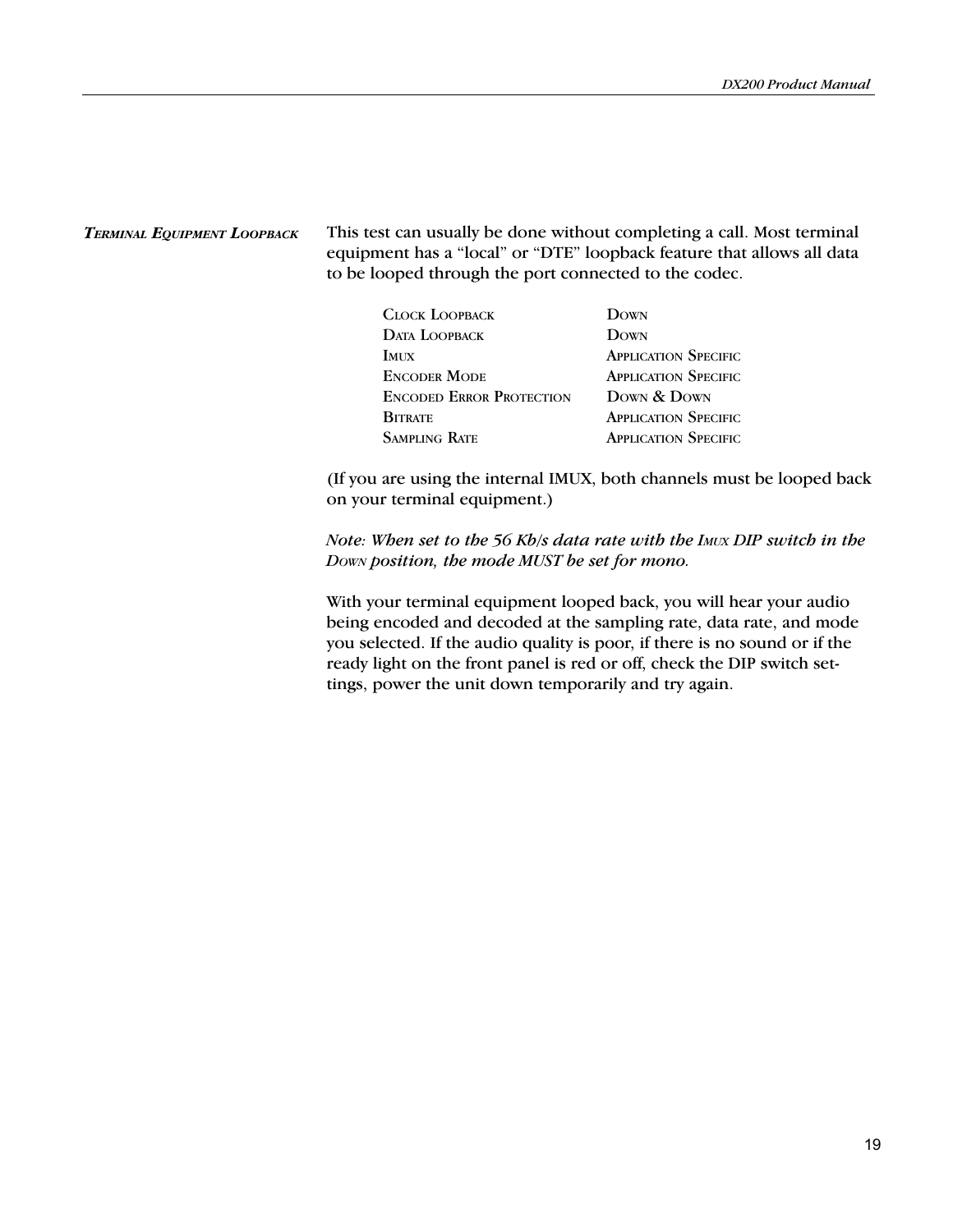| <b>ADDITIONAL TROUBLE SHOOTING</b> | <b>Symptom</b>                                                            | Check                                                                                                                                                                                                                                                                                                    |
|------------------------------------|---------------------------------------------------------------------------|----------------------------------------------------------------------------------------------------------------------------------------------------------------------------------------------------------------------------------------------------------------------------------------------------------|
|                                    | Poor Audio Quality,<br>READY light is off,<br>No Sound                    | 1. Double-check your DIP switch setting.<br>2. Power the unit down temporarily.                                                                                                                                                                                                                          |
|                                    | READY light is red                                                        | 1. DX200 is set to an unsupported mode<br>$(56 \text{ Kb/s} \text{ stereo} \text{ or } 256 \text{ Kb/s} \text{ mono}).$<br>2. Data rate, sampling rate or IMUX<br>switches are not in sync.<br>3. A sampling rate unsupported by the<br>DX200 is being used by the far end<br>encoder (e.g. $44.1$ KHz). |
|                                    | Audio is present but<br>distorted and the<br><b>IMUX</b> is being<br>used | 1. When using the Internal IMUX, you<br>MUST be sure that port 0 is linked to<br>port 0 at the other end of the circuit<br>and that port 1 is connected to port 1 at<br>the other end of the circuit. Any line<br>mismatch will produce distorted audio.                                                 |

If you have any problems or simply need a question answered, please call us at 978 263-1800. Our toll free number in North America is 800 237-1776. The toll free number from the United Kingdom is 0 800-96-2093. Product information along with Engineering Notes and User Reports are available through our Fax-on-Demand system. Simply dial 978 264-9973 from any TouchTone phone and follow the instructions.

This information can also be found on the World Wide Web at http:// www.comrex.com. Our internet E-Mail address is info@comrex.com.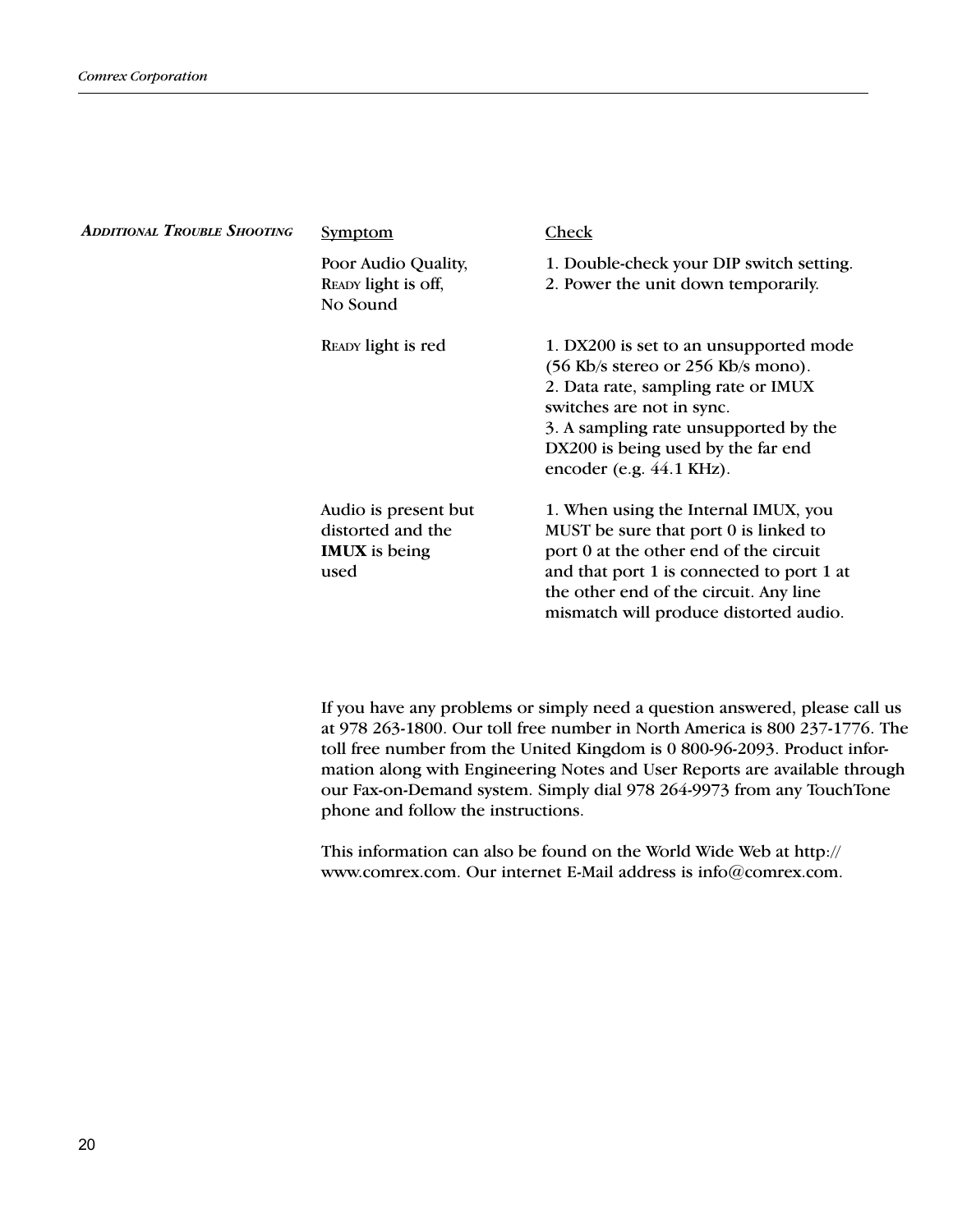ABOUT INVERSE MULTIPLEXING Inverse Multiplexing, or IMUXing for short, sounds complicated but is actually quite simple. It means combining two or more lower data rate

channels into one, higher data rate channel. It is an extremely important concept when working on digital phone lines like Switched 56 and ISDN, as digital transmission channels on these services come in chunks of 56 or 64 Kb/s. These chunks have very



little to do with each other normally. They may be routed differently throughout the telephone network and incur substantially different transmission path delay. Even the two "B" channels of a Basic Rate ISDN installation offer no guarantee that both calls will be routed along the same path. On a North American coast-to-coast linkup, for example, the first "B" channel connection may be routed via Texas and the second via Michigan.

The IMUX must be able to measure the time delay between the two digital channels and delay the fastest so that it arrives synchronously with the slowest. This procedure is called "aggregation" and is performed differently with different IMUX protocols. An IMUX will usually have some way to monitor the integrity of its aggregation throughout the digital linkup and to reset should a problem occur.

The DX200 has the capability to IMUX two digital channels. This makes it possible to easily obtain a 112 or 128 Kb/s channel using a BRI ISDN or a pair of Switched 56 lines. To use the internal IMUX, you must connect data lines both to port 0 and port 1 on the rear panel of the DX200. Both channels must be active, and the IMUX IN selection must be made on the rear panel DIP switches.

When using BRI ISDN, you will find that several reasonably priced terminal adapters have an IMUX built into them, usually using a protocol called BONDING. These IMUXes work quite well and may be used instead of the built-in IMUX on the DX200. In this case, you will connect data only to port 0 on the rear panel of the DX200. The IMUX DIP switch should be set to Down for operation in this mode.

Note: Internal Inverse Multiplexing is not available when using G.722 in the DX200.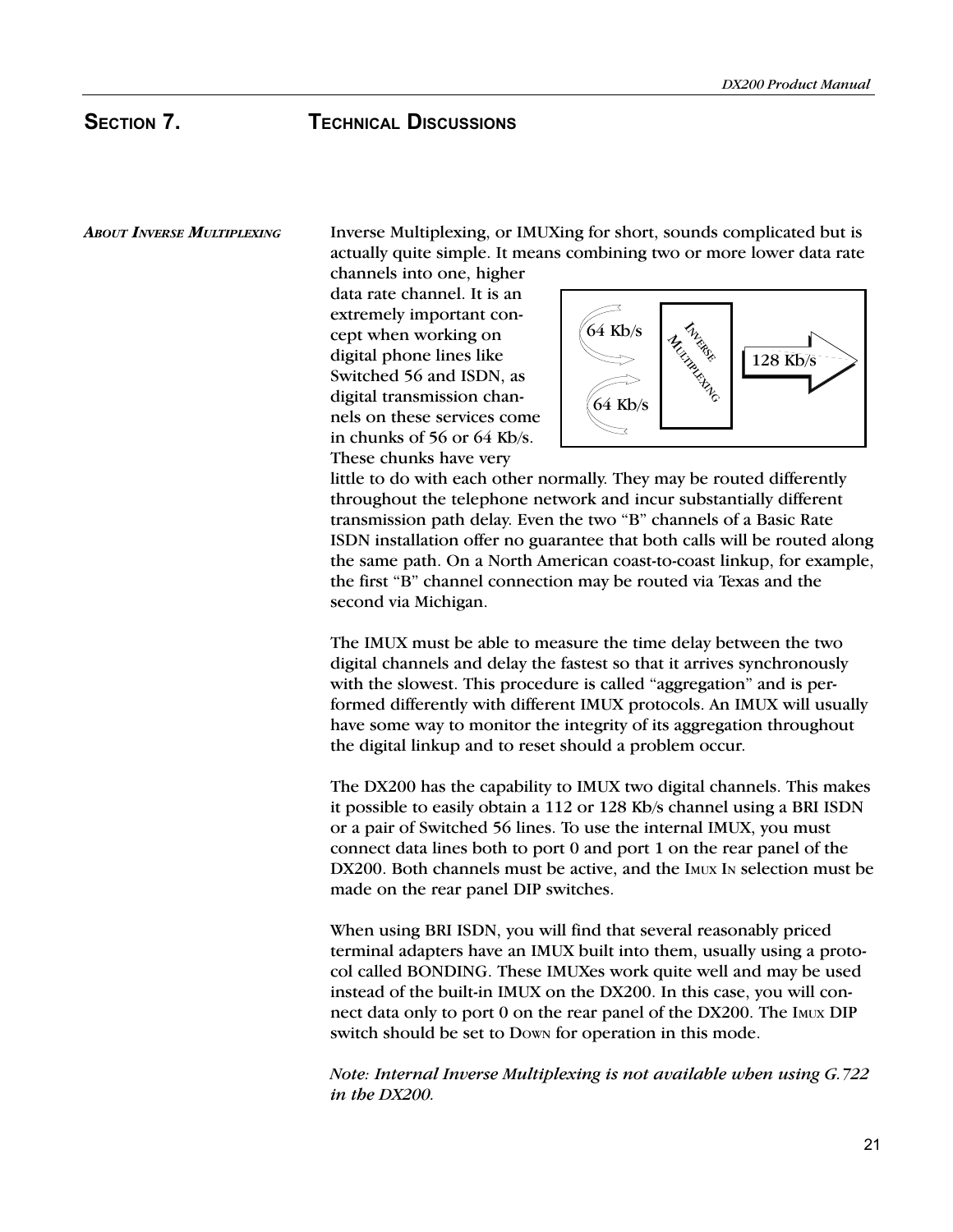INVERSE STACKING Another feature of the internal IMUX in the DX200 is the ability to aggregate two, independent 112 or 128 Kb/s channels. This allows for "IMUX stacking." Here is an explanation:

> Simple and inexpensive equipment is widely available to IMUX two 56 or 64 Kb/s channels. In order to achieve higher data rates of 224 or 256 Kb/s, expensive equipment is required to IMUX four or more channels together. The DX200 allows the user, with the use of BONDING terminal adapters, to IMUX channels using two terminal adapters, and then IMUX the outputs of the terminal adapters within the DX200. This is "IMUX" stacking" and it provides an extremely inexpensive method of providing very high quality audio. Quality critical applications will benefit from this higher data capacity, as it relates directly to higher audio quality.

> To stack IMUXes, connect the output of one Terminal Adapter to port 0 and the other to port 1. Set the IMUX DIP switch to the UP position and then configure the terminal adapters to use their BONDING IMUXes. The DX200 will aggregate the two, higher data rate channels providing double the data rate.

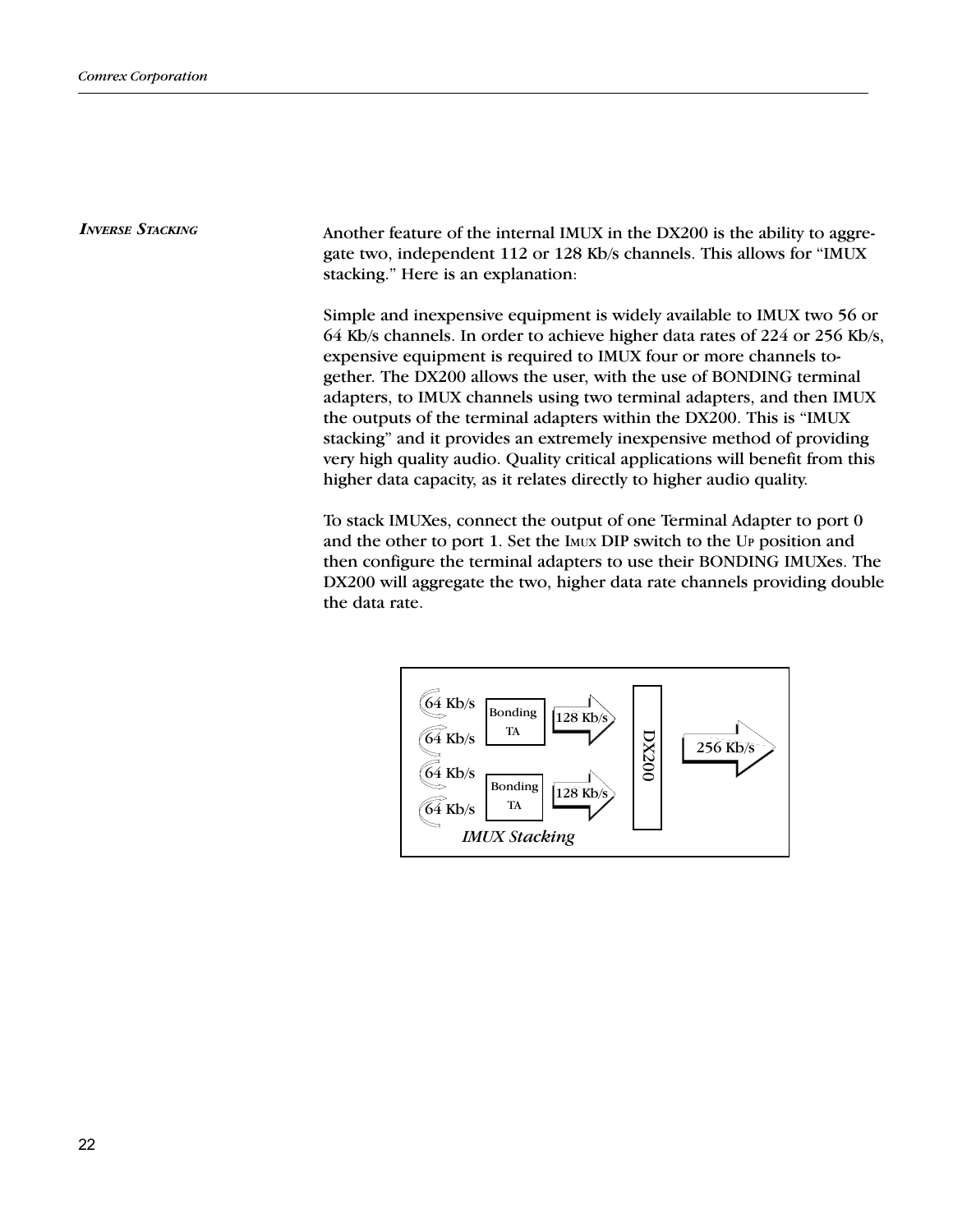COMPATIBILITY There are thousands of ISO/MPEG Layer II codecs currently in use around the world and there are two main compatibility issues among different brands of ISO/MPEG Layer II codecs. First is the actual implementation of the algorithm and second is the design on the IMUX. The DX200 follows the ISO/MPEG Layer II standard and is compatible with other codecs that correctly follow the standard. It also includes the most widely implemented IMUXes, which are selectable via DIP switches. You may also choose to use an external IMUX, such as BONDING, in your Terminal Adapter. With either the internal DX200 IMUX or an external IMUX, the data rate DIP switches MUST be set to the data rate being used on port 0.

> It is important that whatever IMUX scheme is chosen for one end of the digital link is repeated for the other end. The DX200 internal IMUX is not BONDING compatible, so you may not use an external IMUX on one end and the internal IMUX on the other. When using the Internal IMUX, you MUST be sure that port 0 is linked to port 0 at the other end of the circuit and that port 1 is connected to port 1 at the other end of the circuit. Any line mismatch will produce distorted audio.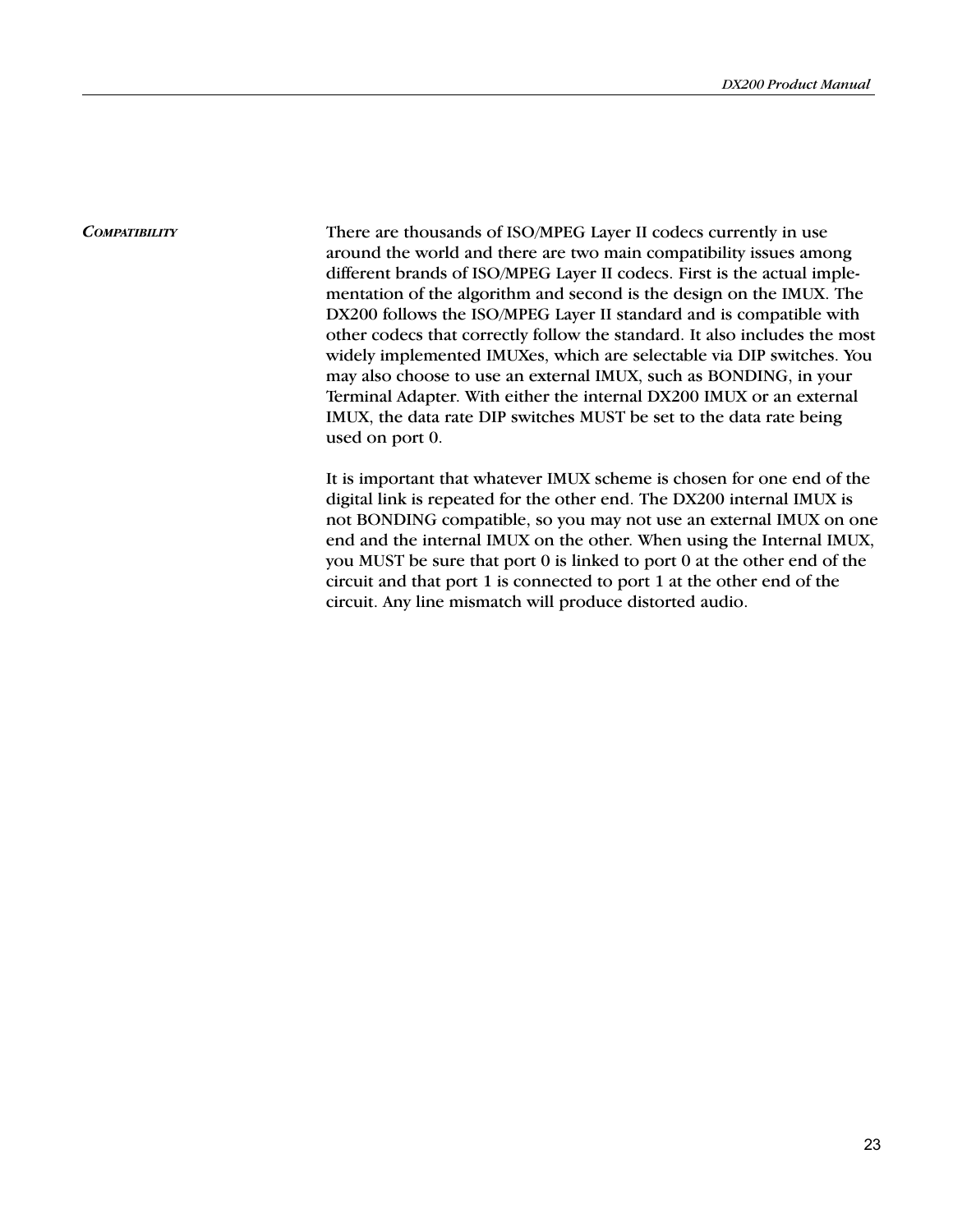| <b>INPUT AND OUTPUT LEVELS</b>               | The nominal input and output levels to the DX200 are arbitrary. They<br>represent what a typical user might feed in and expect out from a<br>device. Digital systems are often specified in terms of full scale input<br>and output levels. We have found this to be confusing and have made<br>our selections based on general usefulness.                                                                                                                                                                                                                                                                                                                                                |  |  |
|----------------------------------------------|--------------------------------------------------------------------------------------------------------------------------------------------------------------------------------------------------------------------------------------------------------------------------------------------------------------------------------------------------------------------------------------------------------------------------------------------------------------------------------------------------------------------------------------------------------------------------------------------------------------------------------------------------------------------------------------------|--|--|
|                                              | The peak light is triggered by a fast peak detector whose threshold is<br>set 3 dB below the clipping level of the A/D converter. This peak level is<br>12 dB above the nominal reference given, so that when the peak light is<br>flashing occasionally on uncompressed audio, few peaks should ever<br>hit the A/D ceiling. If you feed compressed audio, or if your needs are<br>atypical, you may wish to revise what we have termed as nominal level<br>using this information.                                                                                                                                                                                                       |  |  |
|                                              | Often we field questions regarding signal-to-noise specs of our codecs.<br>Although these types of measurements are difficult to quantify in a<br>perceptual codec, we use this guideline. On silence, the noise floor of<br>the DX200 should be about 75 dB below the clipping level of a tone, if<br>measured with a 22 KHz filter on an Audio Precision System One using<br>balanced, shielded inputs and outputs.                                                                                                                                                                                                                                                                      |  |  |
| <b>ISO/MPEG LAYER II</b><br><b>ALGORITHM</b> | In audio terms, an algorithm is the set of instructions and computations<br>that a coding device uses to apply a degree of data reduction. The basic<br>assumption of a codec is that digitized audio contains more information<br>than is needed to reproduce it in analog form. By eliminating this<br>redundant information, more audio bandwidth may be stored or<br>transmitted at lower data capacities. Several data reduction standards<br>exist along with some proprietary data reduction schemes. The DX200<br>employs two of the most popular standard algorithms available: ISO/<br>MPEG Layer II and G.722 (with both standard 7.5 KHz and high speed<br>15 KHz capability). |  |  |
|                                              | The ISO/MPEG Layer II algorithm uses perceptual masking information<br>to determine which pieces of the input audio are actually perceived by<br>the human ear and which are not. There is very little hard evidence to<br>determine what can be perceived by humans. However, several studies<br>have produced a "masking curve" that is placed across the spectrum of<br>a signal to determine where this point theoretically lies.                                                                                                                                                                                                                                                      |  |  |
|                                              | The function of the encoder is to apply this curve, and then allocate the<br>available digital bandwidth only to the audio information above the<br>curve. It may take several attempts to allocate the available bits in the<br>most efficient manner. The encoder scales the information it extracts                                                                                                                                                                                                                                                                                                                                                                                     |  |  |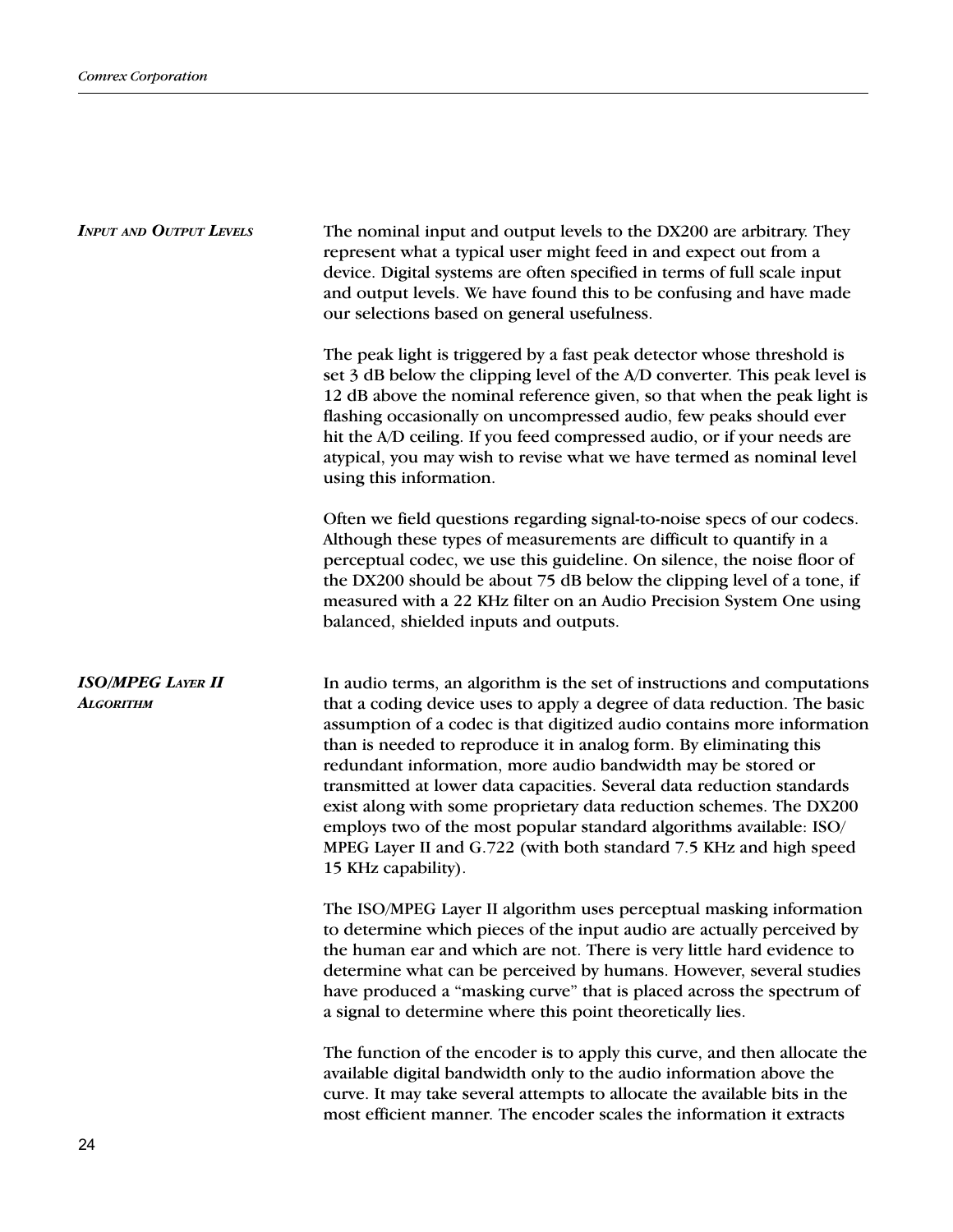|                 | and packs it together very efficiently. Then a header is applied (con-<br>taining error checks, mode information and sync words) before it<br>sends off the information. The decoder is much simpler, unpacking<br>the pertinent information and using table derived information to<br>recreate the linear digital audio.<br>The ISO/MPEG Layer II algorithm is among the most widely imple-<br>mented of its type, and has undergone extensive testing and evalua-<br>tion. Its performance will vary dramatically with selections of different<br>sampling frequencies, data rates, and modes.                                                                                                                                                                                |
|-----------------|---------------------------------------------------------------------------------------------------------------------------------------------------------------------------------------------------------------------------------------------------------------------------------------------------------------------------------------------------------------------------------------------------------------------------------------------------------------------------------------------------------------------------------------------------------------------------------------------------------------------------------------------------------------------------------------------------------------------------------------------------------------------------------|
| G.722 ALGORITHM | G.722 is an international ITU standard, and there are more codecs<br>worldwide using G.722 than any other algorithm. Almost all G.722<br>codecs work with one another, so this mode provides the greatest<br>chance for compatibility with the "outside world." G.722 implements a<br>process known as Sub-Band Adaptive Differential Pulse Code Modula-<br>tion, or (SB)ADPCM. The text of this specification is public information<br>and is a good source for a more in-depth understanding of the algo-<br>rithm. Two sources for obtaining this document are OMNICOM<br>713-281-1135 and Global Engineering Documents 1-800-854-7171.<br>Comrex's implementation of TURBO G.722 involves doubling the<br>input and output data rates, providing twice the audio bandwidth. |
|                 | The G.722 coding algorithm makes the DX200 compatible with all<br>Comrex DXR and DXP series codecs, as well as most other G.722<br>coding systems. As well as normal G.722, the DX200 supports a special<br>version we call TURBO G.722. This is a wider band G.722 version<br>which is supported in the DXR.1, DXP.1, Nexus, EuroNexus, and Envoy<br>products from Comrex.                                                                                                                                                                                                                                                                                                                                                                                                     |
|                 | G.722 is a different type of algorithm than ISO/MPEG Layer II in many<br>ways. First of all, G.722 processes audio sample by sample, rather than<br>processing a large window of audio at once. For this reason, G.722 has<br>much lower delay than ISO/MPEG Layer II. It is much easier to com-<br>municate back and forth across codec channels using G.722. Also,<br>G.722 tries its best to reproduce the input waveform exactly, rather<br>than reproducing only what the ear can perceive (although it sacrifices<br>resolution where it is needed the least).                                                                                                                                                                                                            |
|                 | Our basic G.722 algorithm works only at two data rates – 56 and 64<br>Kb/s. The dip switches must be set to either of these data rates for<br>G.722 to work correctly. Our TURBO algorithm "overdrives" the input                                                                                                                                                                                                                                                                                                                                                                                                                                                                                                                                                               |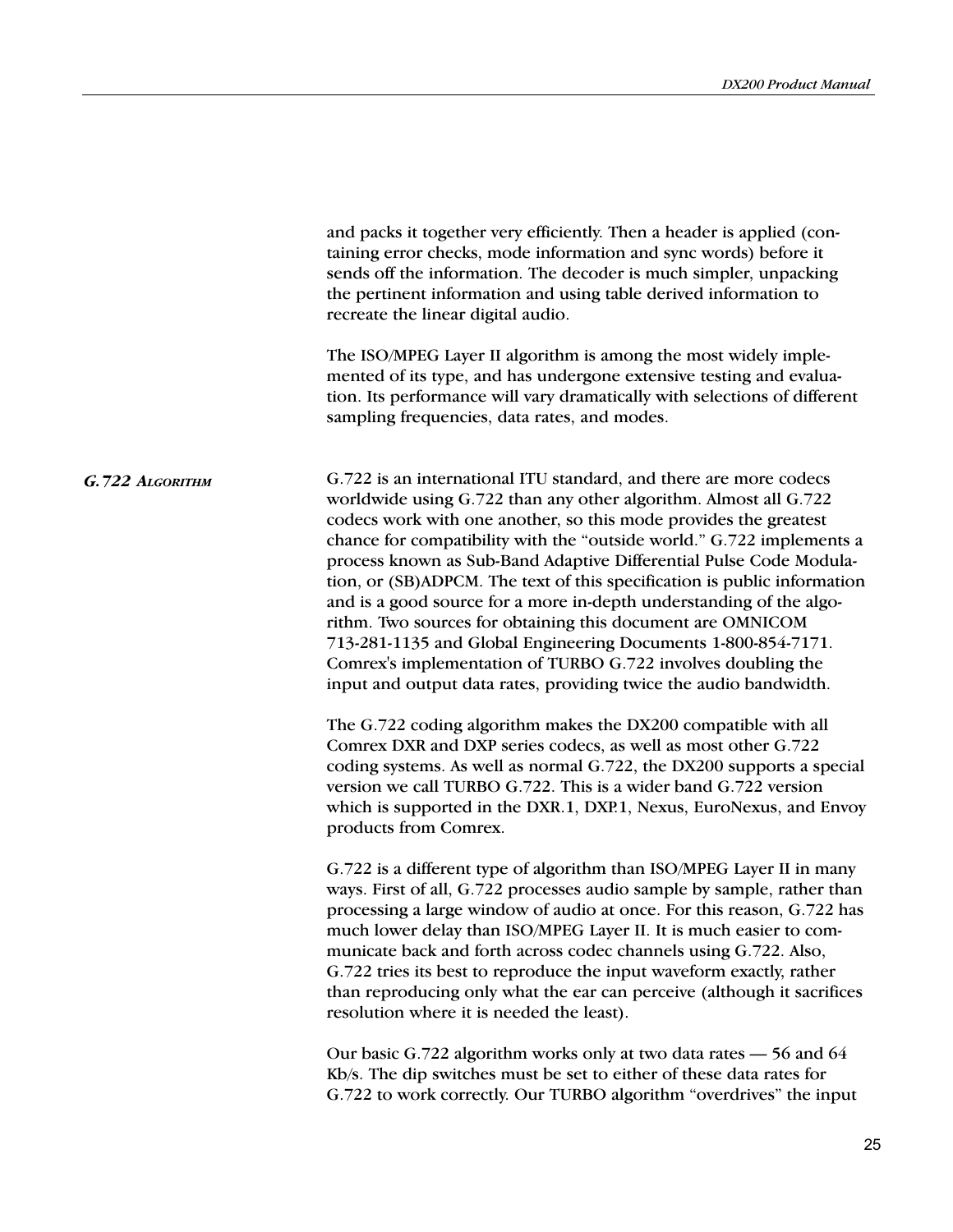circuitry by a factor of two. TURBO can be accomplished at 112 or 128 Kb/s as long as the data rate is "miss set" to  $1/2$  the true data rate.

In order to use TURBO G.722 , you must keep the data rate setting at either 56 or 64 Kb/s, even though you have a data rate of 112 or 128 Kb/s. In other words, set the codec for a data rate of 56 Kb/s to use G.722 TURBO at 112 Kb/s. Likewise, set the codec for 64 Kb/s when using G.722 TURBO at 128 Kb/s.

| <b>Sampling</b> | Data Rate | Data Rate  | Mode        | Bandwidth |
|-----------------|-----------|------------|-------------|-----------|
| Rate            | Switches  |            |             |           |
| G.722           | 56 Kb/s   | 56 Kb/s    | G.722       | 7.5 KHz   |
| G.722           | $64$ Kb/s | $64$ Kb/s  | G.722       | 7.5 KHz   |
| G.722           | 56 Kb/s   | $112$ Kb/s | G.722 TURBO | $15$ KHz  |
| G.722           | $64$ Kb/s | $128$ Kb/s | G.722 TURBO | $15$ KHz  |

The TURBO algorithm requires a single data stream in the "serial port 0" connector. You cannot use the internal IMUX in G.722 mode. Most TURBO users rely on ISDN terminal adapters with a BONDING IMUX to supply the 112 or 128 Kb/s data rate.

CODING DELAY There is a significant difference in the degree of coding delay among the available algorithms. With its fixed  $4:1$  data reduction, the G.722 process produces a minimal coding delay of about 6 mS. ISO/MPEG Layer II produces a delay of 6X the frame length, which varies with the sampling rate used. At 48 KHz sampling, the delay is 144 mS. At 32 KHz sampling, the delay is 216 mS, and at 24 KHz sampling, the delay is 288 mS. These figures are for a single pass through an encoder and decoder and do not include transmission delays. In live, remote broadcast situations, the coding delays of ISO/MPEG Layer II require that a mix-minus feed be used back to the remote site. See "About Mix Minus" on pages 27-28 for further details.

> The impact of coding delay is most apparent when program monitoring is required on the return channel of the codec. Even with the small delay of G.722, a mix-minus return feed is desirable. For live, interactive programming such as talk formats, interviews, etc., the higher coding delay of the ISO/MPEG algorithm may hinder the flow of the conversation (even with a mix-minus return), and use of the G.722 mode may be a better choice.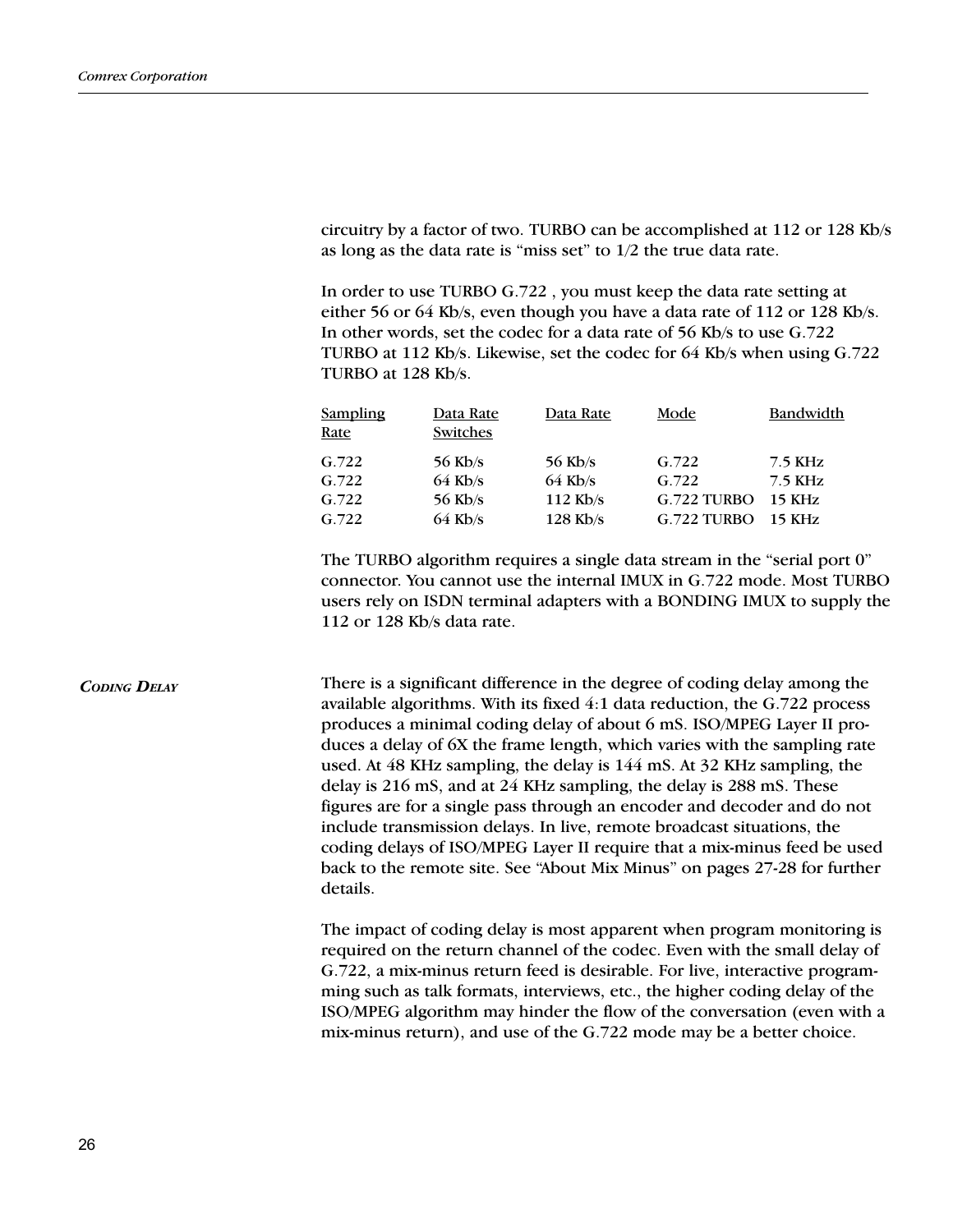ABOUT MIX-MINUS Even the simplest remotes are a two-way process. The remote site must send its audio to the studio and receive a return feed to monitor the programming. This return feed may be done over a radio station's regular transmitter (with an AM or FM radio at the remote), a special radio link or a telephone circuit. This feed may just go to headphones at the remote, and it may also be put on speakers for the local audience.

> The problem comes when there is a time delay in getting audio to and/or from the studio. In this case, the remote talent hears a delayed version of their voice in the headphones and may find this very distracting. Even a remote done with simple equipment or a frequency extender on plain phone lines may have this problem on a long-distance call. All remotes using ISDN, Switched-56 and POTS codecs will have delays each way as signals are processed from analog to digital, compressed, uncompressed, and converted back to analog audio. Some digital compression schemes, such as G.722, result in shorter delay times, but there will still be a "reverb" effect in headphones at the remote site if their audio is sent back from the studio. In any of these cases, it may not be possible for the remote people to listen to an off-air or program channel feed.

> The solution is mix-minus. A mix-minus feed has a mix of all of the programming on the radio station (or network) minus the audio from the remote. In other words, the station or network doesn't send the remote audio back to the remote. At the remote end, this mix-minus feed is converted back to an "air monitor" by mixing in the local audio from the remote.

> For radio stations, in addition to fixing the time delay problem, using a mix-minus feed has two other advantages. First, if the station uses a 6-7 second delay to allow editing of phone calls, pre-delay audio can be sent to the remote site. Second, if there is a PA system at the remote, they will be able to run the speaker levels higher with the mix-minus audio. This is because the remote microphone audio is not running through the station's audio processing, and the levels stay under the control of the remote operator.

> The simplest way to do one mix-minus feed in a typical radio studio is to use the Audition or second program channel. On many audio consoles, each fader's output may be sent to both Program and Audition. If your board will allow those feeds simultaneously, just set all of the modules to Program and Audition, with the exception of the one carrying the remote audio. Set that one to Program only. The Audition channel will then be a mix of everything on the console except the remote. That will be your mix-minus, and it should be sent to the remote site.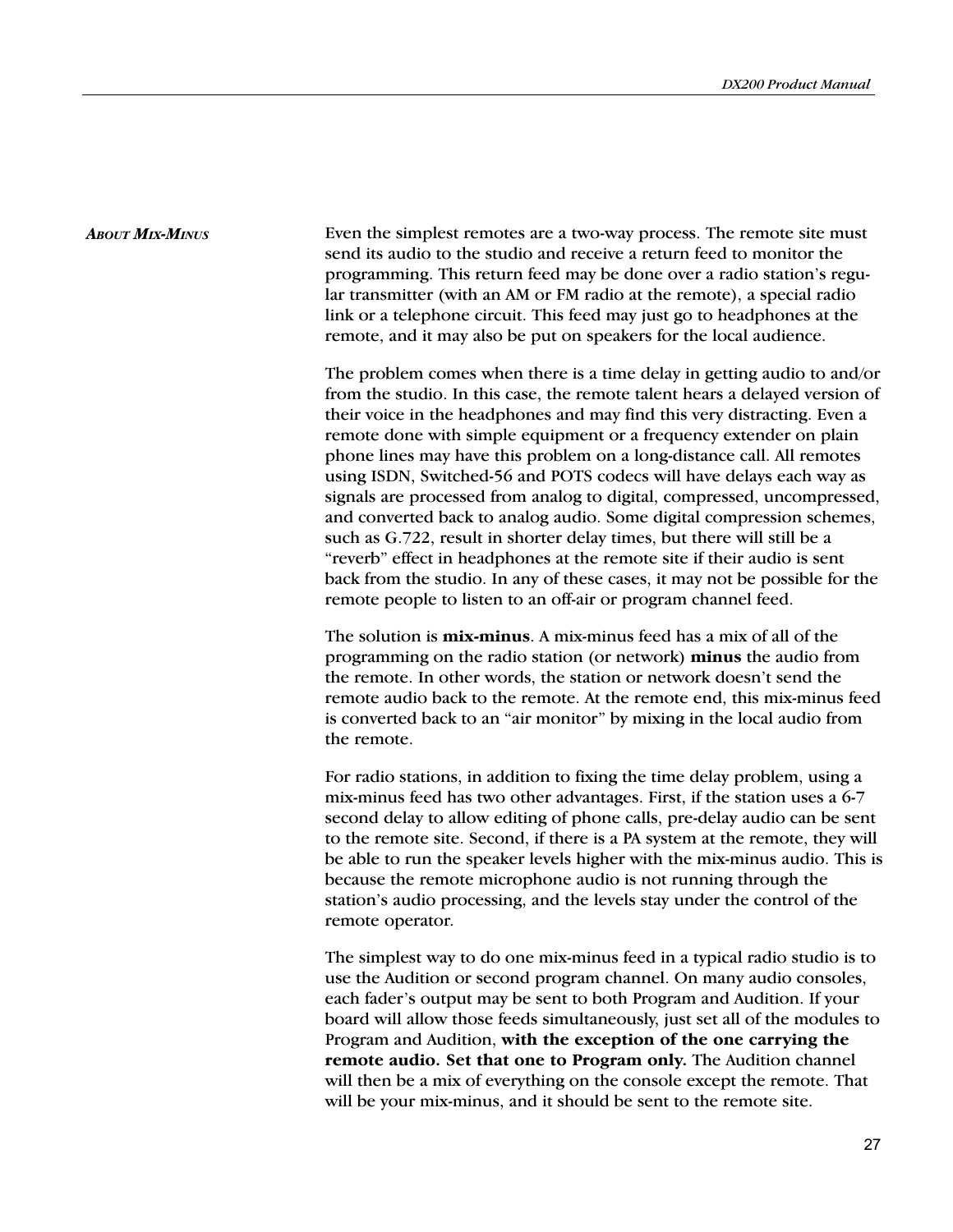One caution  $-$  make sure that audio is being sent to and from any telephone modules you may have in the console. They may have been designed to work with only one channel at a time — either Program or Audition, but not both. If so, you will have to check with your "tech guy" or the board manufacturer for advice. If you use multiple audio codecs, you should investigate the Comrex Mix-Minus Bridge. This will allow you to expand one Program/Audition setup to handle five codecs or other remote audio devices. It also provides IFB (talkback) to remote sites.



"I'M USING MIX-MINUS, AND I STILL HEAR AN ECHO!"

If you are doing a call-in talk show on the road, the remote people may complain of hearing an echo when a caller is put on the air. With the telephone pot down, everything is OK. The culprit is the telephone hybrid being used to put callers on the air. Some of the remote audio is "leaking" through the hybrid and mixing with the caller audio. Modern digital hybrids do a much better job of preventing this than the older units that had to be manually "tweaked" for each call. If you are using a digital hybrid and having this problem, dig out the manual and redo the hybrid's initial setup.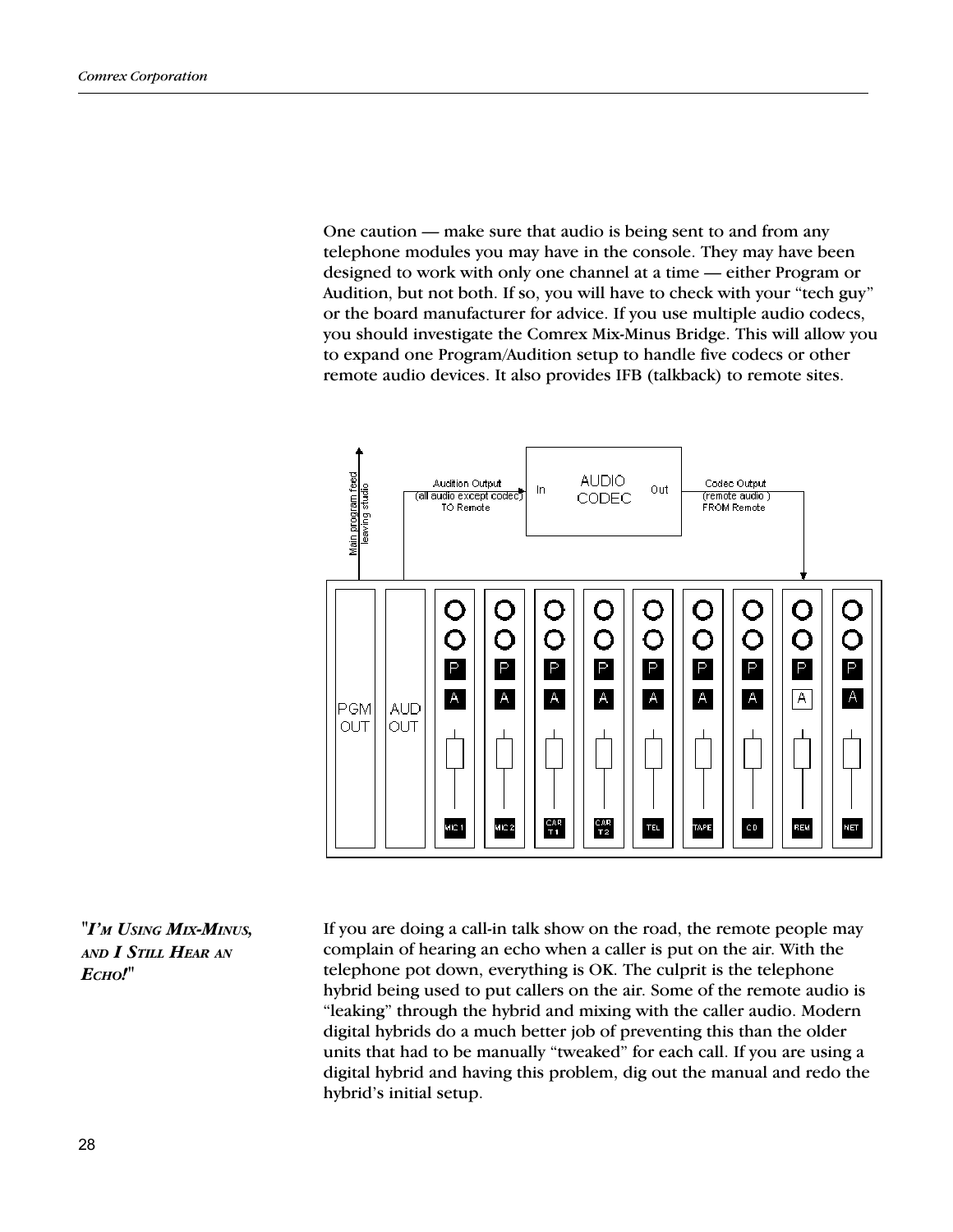# SECTION 8. DX200 DIP SWITCH SELECTIONS

# $D = DIP SWITCH DOWN$  $U = DIP SWITCH UP$

### A1 CLOCK LOOPBACK  $D = Normal$

 $U =$ Loopback

# A2 DATA LOOPBACK

 $D = Normal$  $U =$ Loopback

# B1-4 RESERVED

# B5 & B6 IMUX TYPE

 $DD = RE$  Compatible DU = CCS/Telos Compatible

# B7 & B8 CRC (Encoder Error Protection)

 $DD = Standard CRC$  $DU = CRC$  disabled UD = CCS Compatible CRC (decoder automatically detects CRC mode)

# C1 IMUX (Inverse Multiplexer)

 $D = IMUX$  disabled

 $U = IMIIX$  in

## C2 & 3 ENCODER MODE

 $DD =$ Stereo DU = Joint Stereo  $UD = Dual Mono$  $UU = Mono$ (decoder automatically detects mode)

# C4, C5 & C6 TRANSMISSION BIT RATE

 $DDD = 56$  or  $2x56$  Kb/s  $DDU = 64$  or  $2x64$  Kb/s  $DUD = 112$  or  $2x112$  Kb/s  $DUU = 128$  or  $2x128$  Kb/s  $UDD = 224$  Kb/s  $UDU = 256$  Kb/s  $UUD = 384$  Kb/s

### C7 & C8 SAMPLING RATE  $DD = 24 \text{ KHz}$

 $DU = 32$  KHz  $UD = 48$  KHz  $UU = G.722$ 

Note: In order to use G.722 TURBO, you must keep the data rate settings at either 56 or 64 Kb/s, even though you have a data rate of 112 or 128 Kb/s. In other words, set the codec for a data rate of 56 Kb/s to use G.722 TURBO at 112 Kb/s. Likewise, set the codec for 64 Kb/s when using G.722 TURBO at 128 Kb/s.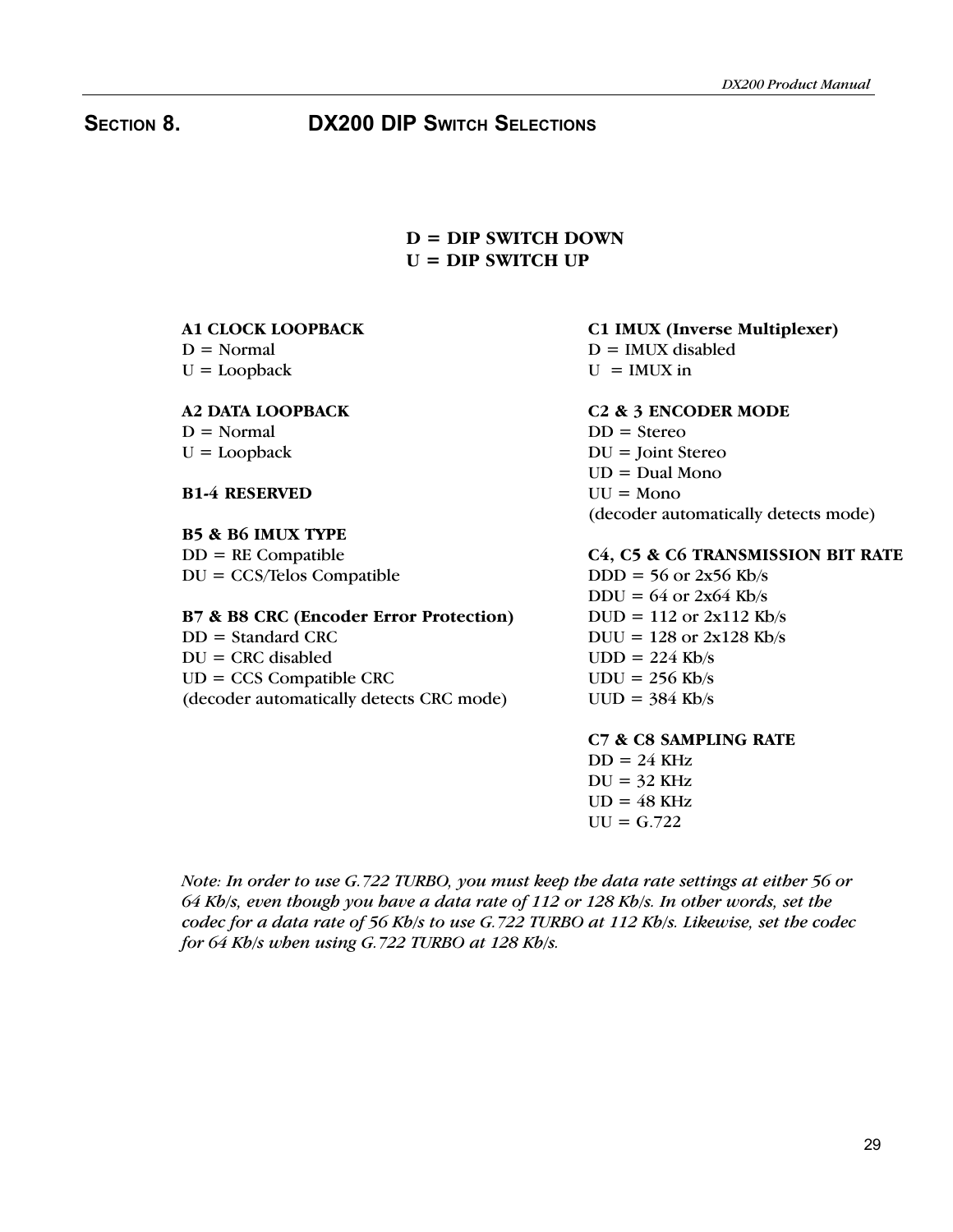# SECTION 9. **TYPICAL SETUP CONFIGURATIONS**

VOICE-OVER SERVICE - ONE 11 KHz MONO FEED



DUAL LANGUAGE SPORTS  $B$ ROADCAST - Two 11 KHz **MONO FEEDS** 

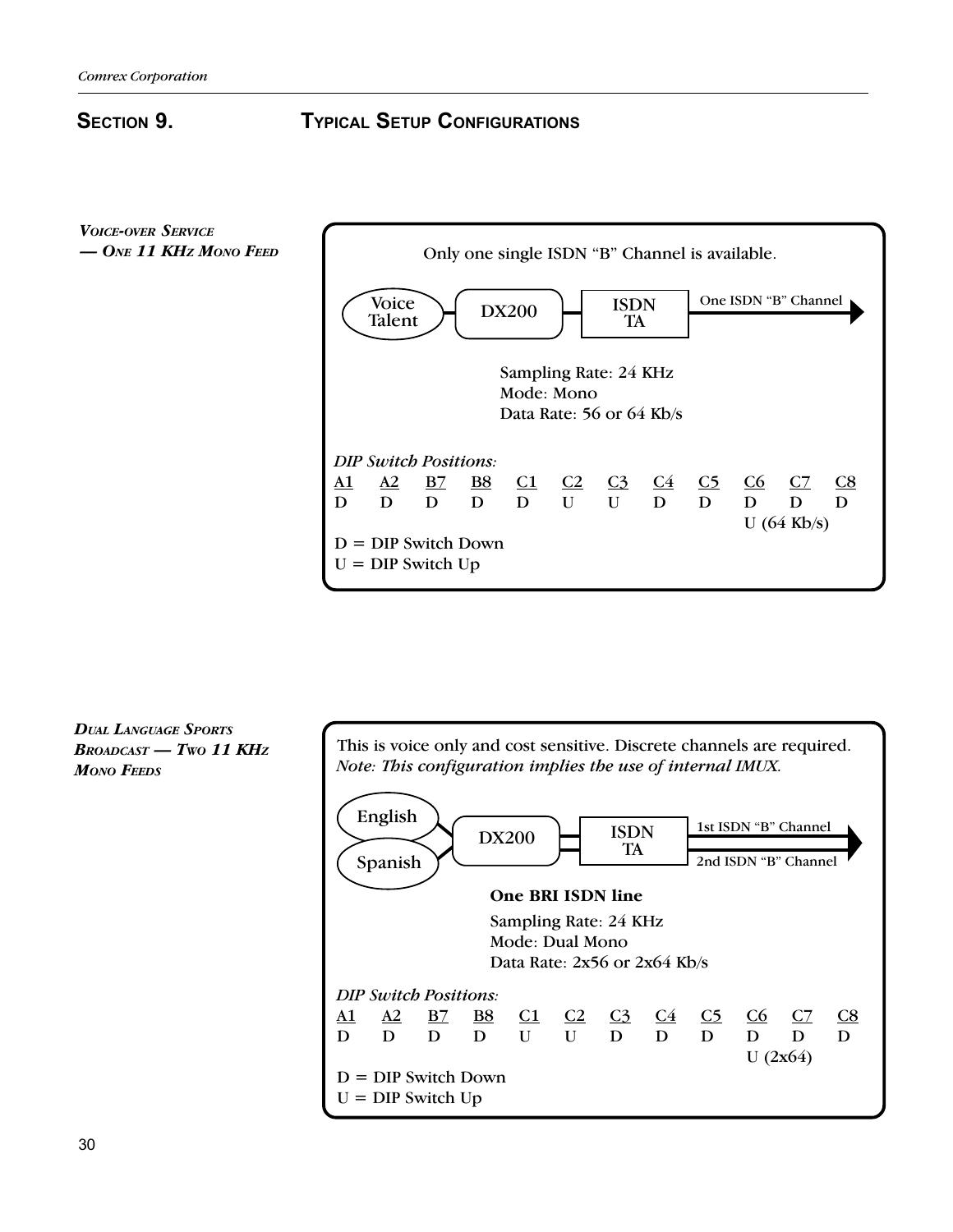FM STEREO REMOTE BROADCAST TO ANOTHER DX200 OR TO NON-COMREX ISO/MPEG LAYER II CODECS

Direct-to-air music and voice, with no satellite distribution. This is probably a cost sensitive application. Note: This configuration implies the use of internal IMUX. One BRI ISDN line 2nd ISDN "B" Channel Dual Port 1st ISDN "B" Channel Stereo (d. 1932)<br>Remote (d. 1932)<br>TA TA Stereo<br>Remote

Sampling Rate: 32 or 48 KHz Mode: Joint Stereo Data Rate: 2x56 or 2x64 Kb/s



LIVE VOICE PROGRAMMING  $-$  One 7.5 KHz Mono Feed

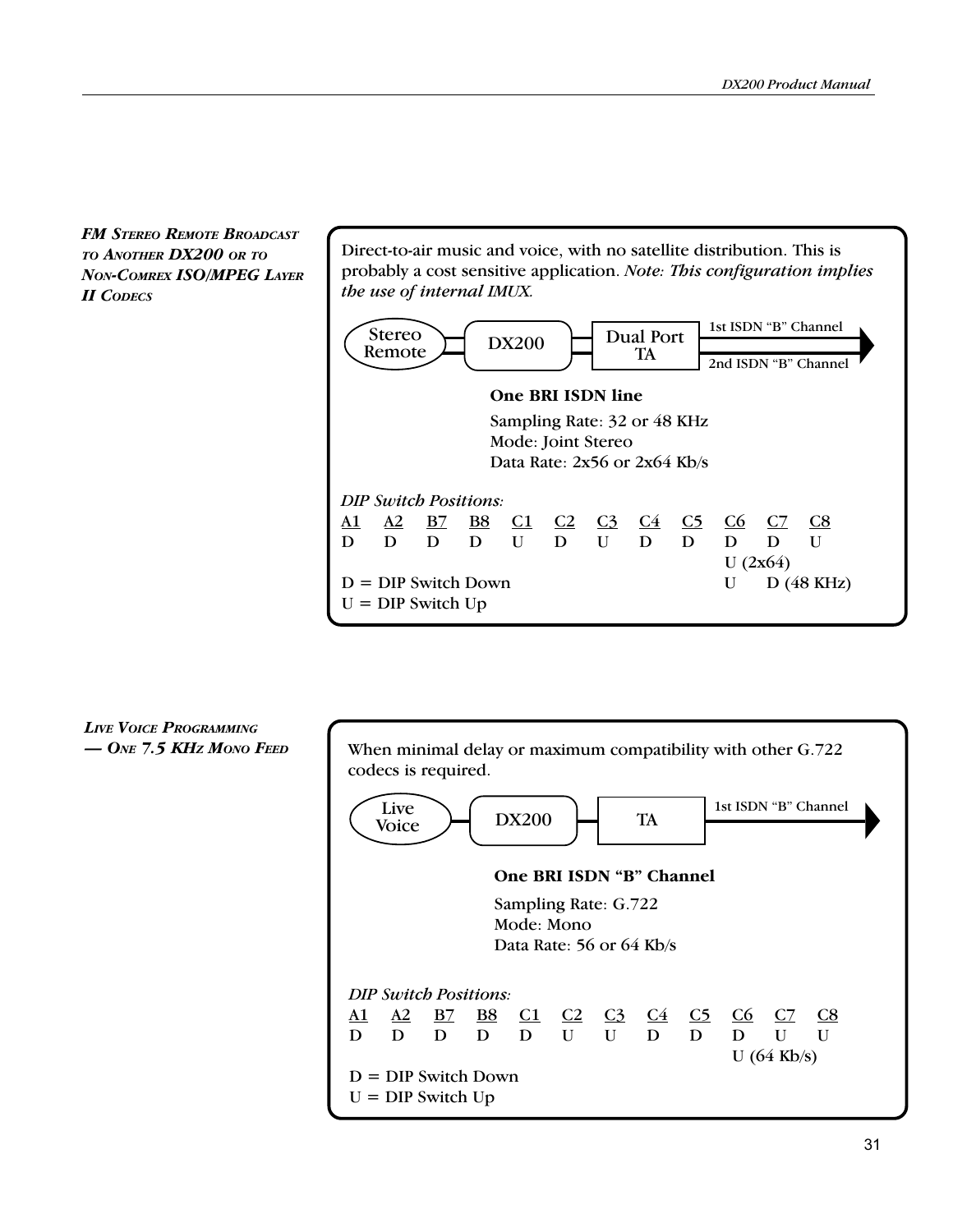CONNECTING TO A COMREX NEXUS OR ENVOY FOR A 15 KHz, LOW DELAY LIVE MONO FEED



PRODUCTION HOUSE TRANSFER OF SOURCE PROGRAMMING 20 KHZ STEREO

Audio is likely to be processed and undergo more data reduction before presented. Near CD quality is needed.

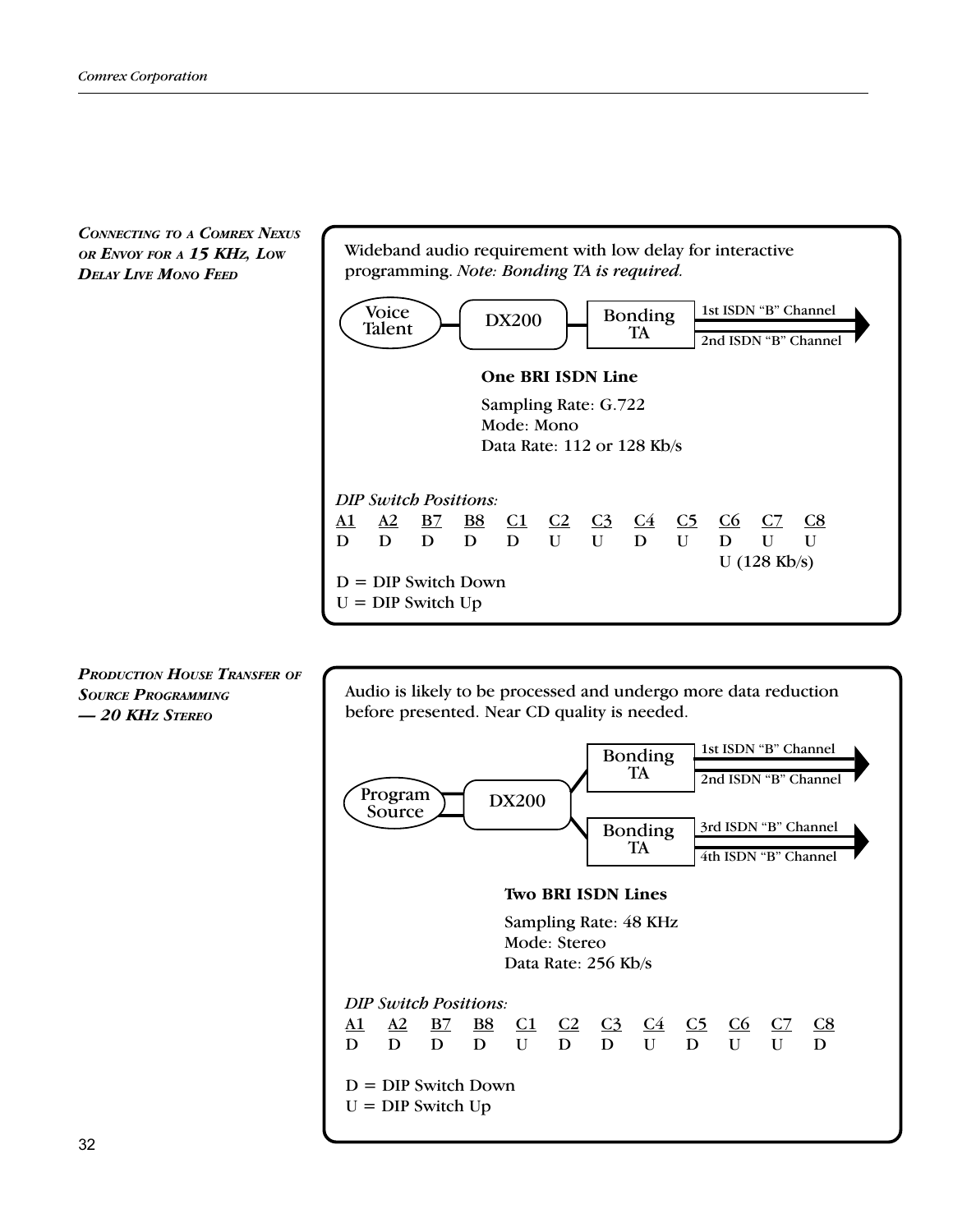# SECTION 10. DX200 REMOTE CONTROL PANEL (OPTIONAL)

| <b>CONNECTION</b> | The DX200 Remote Control is designed for those users who need to<br>change selections on a frequent basis. The choices are the same as<br>those available through the DX200 back panel dip switches. The<br>DX200 Remote Control is a 1 U rack unit that should be mounted<br>near the unit. It is connected to the DX200 with a DB-25 to DB-25<br>cable supplied with the remote control unit. The cable attaches to<br>the remote control unit and the DB-25 connector on the back of the<br>DX200 labeled remote control. Power to the remote control is sup-<br>plied through the DX200.<br>Once the remote control unit is installed and hooked up, you are |
|-------------------|------------------------------------------------------------------------------------------------------------------------------------------------------------------------------------------------------------------------------------------------------------------------------------------------------------------------------------------------------------------------------------------------------------------------------------------------------------------------------------------------------------------------------------------------------------------------------------------------------------------------------------------------------------------|
|                   | ready to make some choices.<br>Note: When using the remote control panel all DIP switches on<br>the back of the DX200 must be in the down position.                                                                                                                                                                                                                                                                                                                                                                                                                                                                                                              |
| <b>PROCEDURES</b> | To start, press CANCEL until the current settings for data rate, mode<br>and sampling frequency appear. By pressing ENTER, the main menu<br>will be displayed, starting with DATA RATE. Main menu choices are DATA<br>RATE, MODE, SAMPLING FREQUENCY, QUICK SETUP and OTHER.                                                                                                                                                                                                                                                                                                                                                                                     |
|                   | Use the UP and Down arrow keys to move to another menu item.<br>When the item you want to change appears, press ENTER. This will<br>move you into the choices for that selection. Again, scroll through the<br>choices via the UP or Down arrow. When you see what you want,<br>press ENTER. If you don't want to make a change, press CANCEL. This<br>takes you back to the main menu.                                                                                                                                                                                                                                                                          |
|                   | Once you have made all your selections, pressing CANCEL will show<br>you the data rate, mode and sampling frequency selected. These<br>selections will remain in nonvolatile memory if power is lost. Specific<br>selection choices are shown on the next page.                                                                                                                                                                                                                                                                                                                                                                                                  |